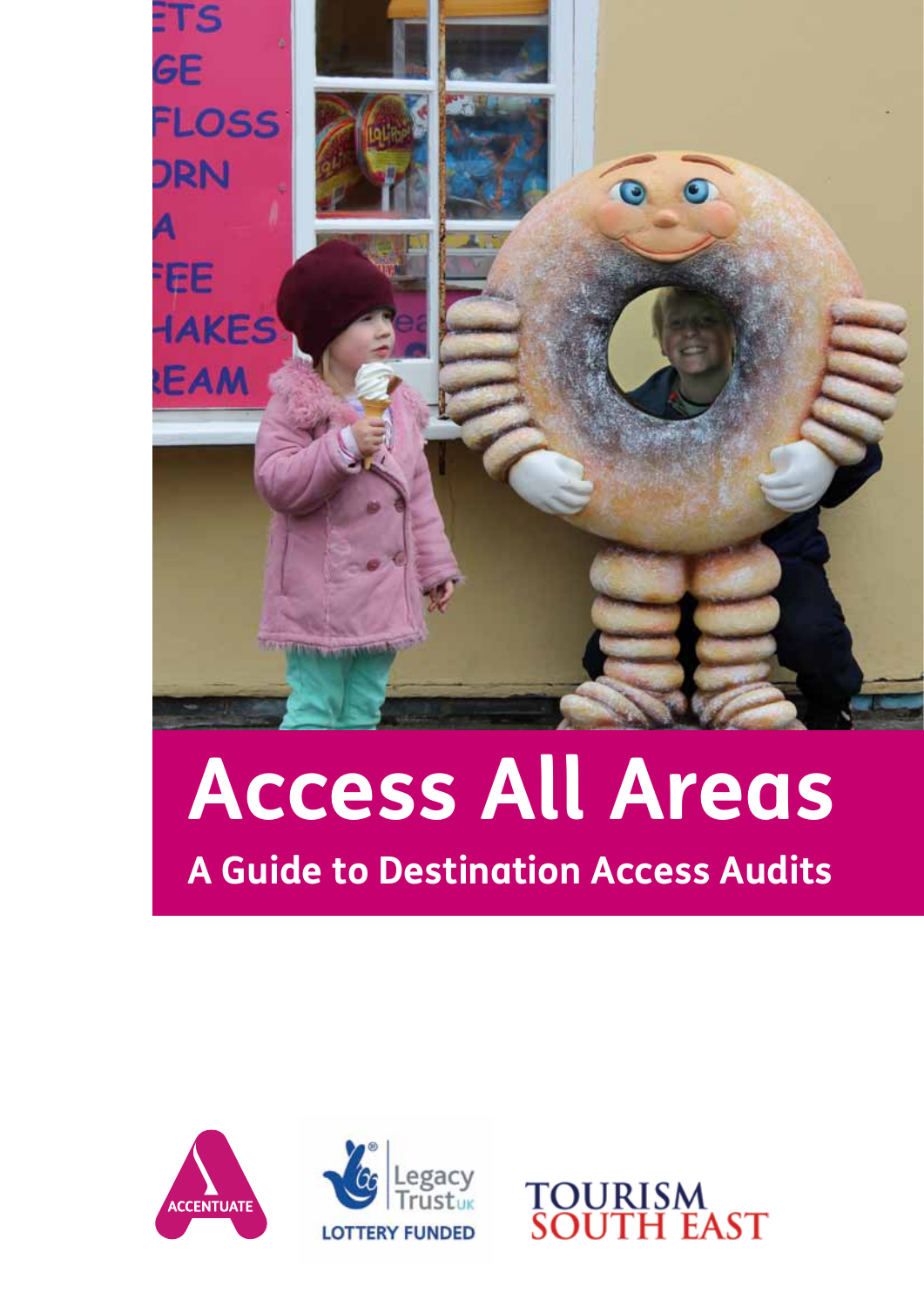

## **Access All Areas A Guide to Destination Access Audits**

**September 2012 Report by Outside the Box Commissioned by Tourism South East on behalf of Accentuate**





Accentuate has been funded by a range of partners, in particular, Legacy Trust UK, which is creating a lasting impact from the London 2012 Olympic and Paralympic Games by funding ideas and local talent to inspire creativity across the UK.

#### **www.outsidethebox.so**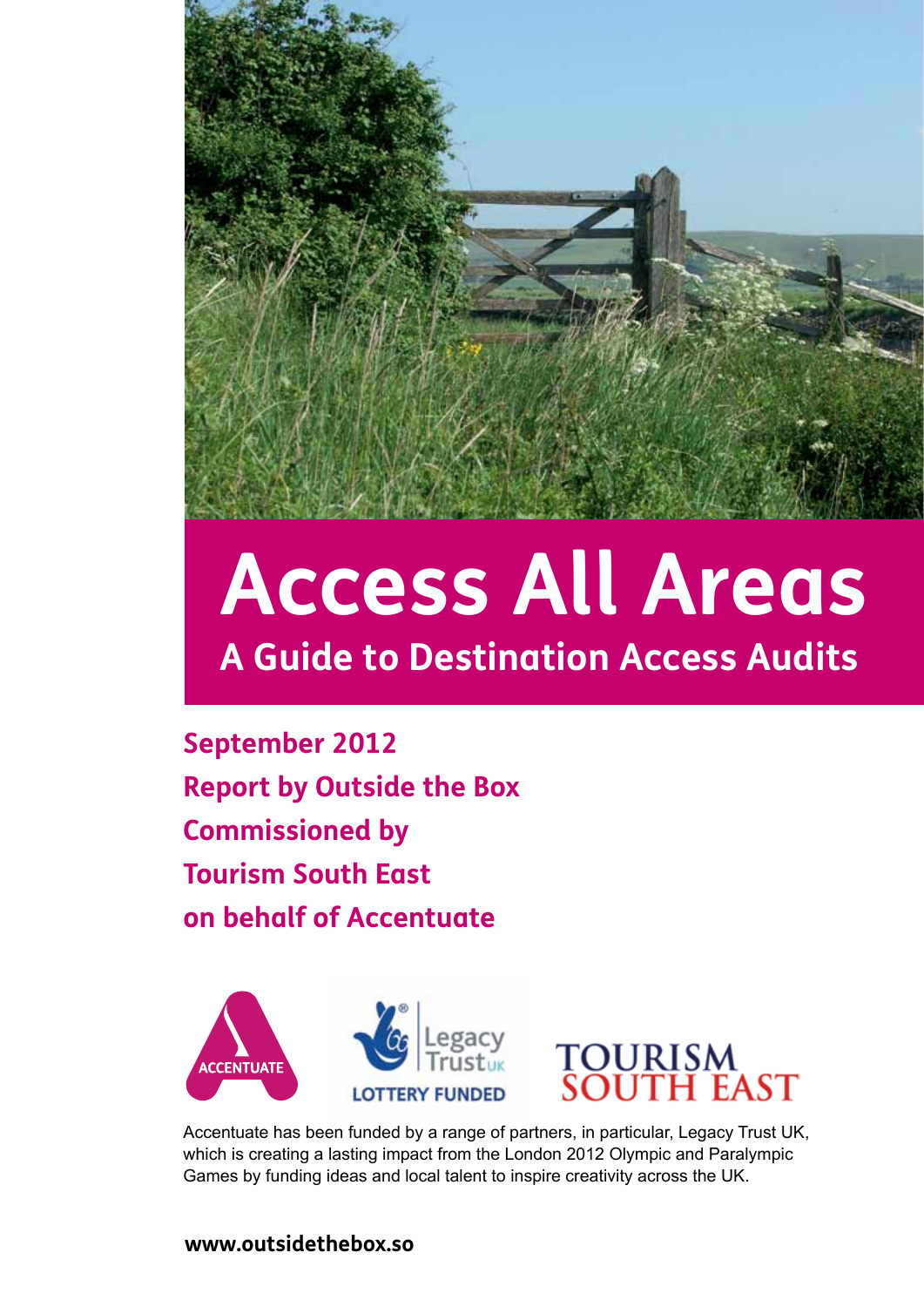## **Contents**

## **Section 1**

| Introduction            |   |
|-------------------------|---|
| Background to the Guide |   |
| Purpose of the Guide    | 5 |

## **Section 2**

| <b>Introducing Destination</b><br><b>Access Audits</b> | 6 |
|--------------------------------------------------------|---|
| What is a Destination Access Audit?                    | 6 |
| Why undertake a Destination<br><b>Access Audit?</b>    | 6 |
| The Economic Case                                      | 6 |
| The Priority for Local Authorities                     | 8 |
|                                                        |   |



## **Section 3**

| <b>Destination Access Audits -</b><br><b>Best Practice Guidance</b>           | 9  |
|-------------------------------------------------------------------------------|----|
| Introduction                                                                  | 9  |
| Stage 1<br><b>Planning the Audit</b>                                          | 9  |
| Preliminary tasks:                                                            | 9  |
| Understand the purpose of a<br>destination audit and its benefits             | 9  |
| Agree what you want from the audit and<br>what will be done with the findings | 9  |
| Agree the scope and detail of the audit                                       | 10 |
| Agree the budget and funding sources                                          | 10 |
| Agree the timescale                                                           | 11 |
| Consider seasonal opportunities                                               | 12 |
| Tie-in with other development<br>programmes                                   | 12 |
| Reassure your investors                                                       | 13 |
| Choosing venues                                                               | 14 |
| Supporting your auditors                                                      | 15 |
| Involving disability groups                                                   | 16 |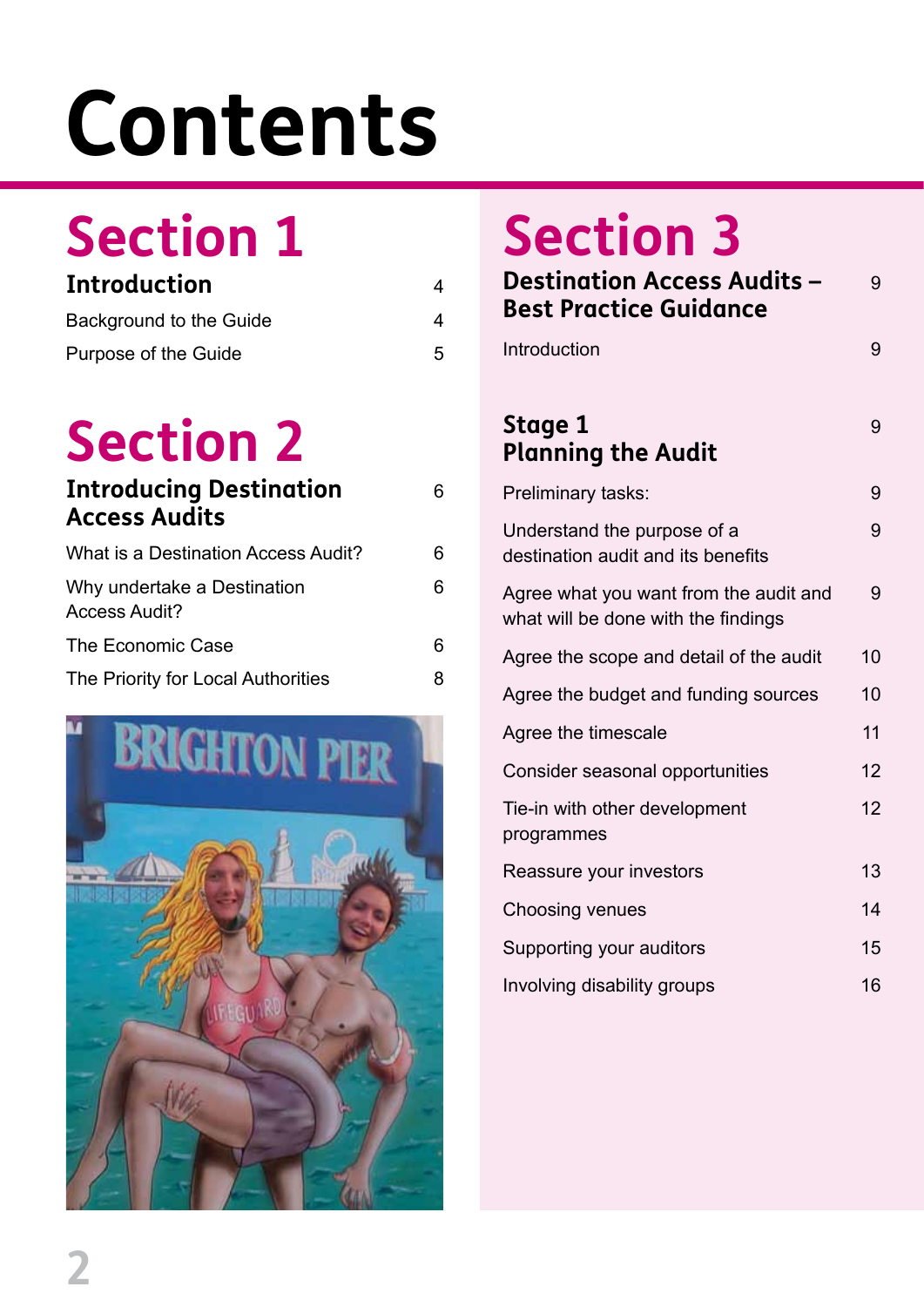#### **Stage 2 Procurement** 16

| Who will carry out the audit? | 16 |
|-------------------------------|----|
| Invite tenders                | 17 |
| Select the auditor            | 18 |
| Planning together             | 19 |
| Schedule updates              | 19 |

#### **Stage 3 The Audit Report** 20

| Draft version         | 20 |
|-----------------------|----|
| <b>Final version</b>  | 20 |
| Supporting venues     | 20 |
| Disseminate report    | 21 |
| Share your next steps | 21 |

#### **Stage 4 Feedback and Evaluation** 22

| T CCQDQCK QITQ CVQIQQIOII                                  |    |
|------------------------------------------------------------|----|
| Customer and venue feedback                                | 22 |
| Feedback from Disabled People'                             | 23 |
| Overcoming barriers and following up<br>on recommendations | 23 |
| <b>Audit Evaluation</b>                                    | 24 |

## **Section 4**

#### **Involving Disabled People in** 25 **Destination Access Audits**

| <b>Checklist for involvement</b>                                          | 26 |
|---------------------------------------------------------------------------|----|
| <b>Step 1:</b> Starting the right way                                     | 26 |
| <b>Step 2:</b> Have you involved disabled<br>people right at the start?   | 26 |
| Step 3: Have you recruited a diverse<br>group of participants to involve? | 26 |
| <b>Step 4:</b> Show your appreciation                                     | 27 |
| <b>Step 5:</b> How will you know if this<br>engagement was successful?    | 27 |
| <b>Step 6:</b> Have you been clear about<br>roles and expectations?       | 27 |
| <b>Step 7: Creating a supported</b><br>and positive experience            | 27 |
| <b>Step 8:</b> A job well done                                            | 28 |

### **Summary and** 29 **conclusion**

**Acknowledgements** <sup>29</sup>

| <b>Appendix</b>              | .30 |
|------------------------------|-----|
| <b>A</b> practical checklist | .30 |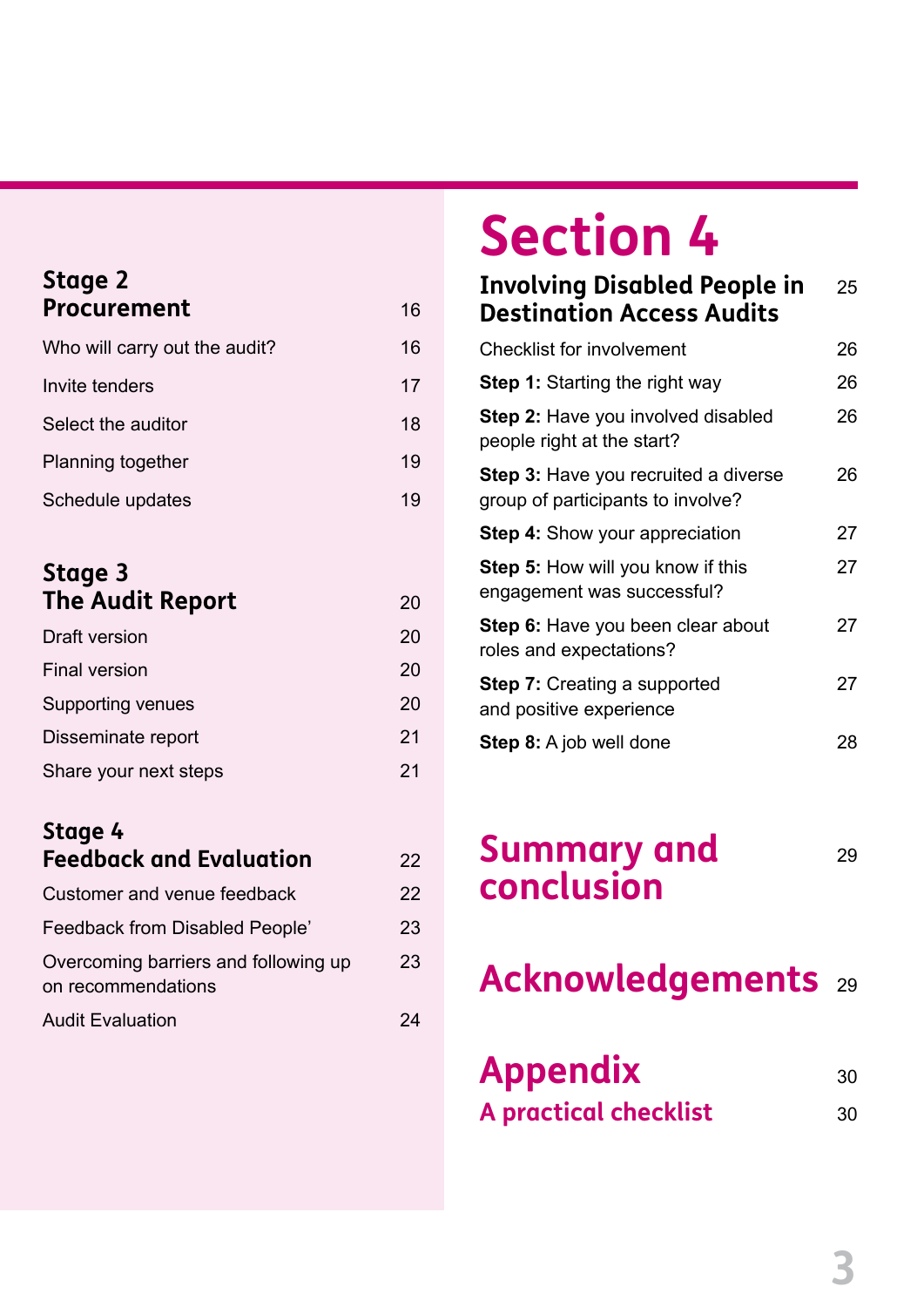## **Section 1 Introduction**

#### **Background to the Guide**

**Over the last three years, Tourism South East has been responsible for delivering 'Destination Zones'. This is an Accentuate project that aims to make the South East more welcoming to disabled people.** 

Accentuate is a transformational programme of 15 projects, inspired by the Paralympic Movement. It seeks to make a cultural shift by changing perceptions and offering opportunities to showcase the talents of Deaf and disabled people. It is a Legacy Trust and SEEDA funded initiative managed by Screen South.

The principal components of the Destination Zones project have been destination access audits. Following competitive tendering, external access auditors were commissioned to carry out the audits. The audits were part funded by local authorities seeking to improve the accessibility of town centres and transport interchanges. Prior to the launch of Destination Zones two destination access audits, covering Brighton and Winchester, were undertaken with the benefit of SEEDA funding. These helped to shape the Destination Zones project.

Since 2009, 15 destination access audits have been undertaken across Buckinghamshire, Kent and West Oxfordshire. These have assessed the experience of disabled visitors with mobility, visual and hearing impairments, from arrival to what they encounter around the destination. This included public transport links, parking, WC provision, as well as accessibility to shops, restaurants, parks and



tourist attractions. Recommendations were made on how barriers to access can be removed. Some of these audits have already led to significant investment through the take up of those recommendations.

The importance of involving disabled people was one of the key lessons from the audit process and became the subject of a separate best practice guidance document for local authorities. This was commissioned and widely disseminated in 2011/12. However, other aspects emerging from the process of undertaking audits also needed to be recorded or there was a danger that they would be lost. This document aims to highlight these areas of learning and provide a guide to best practice.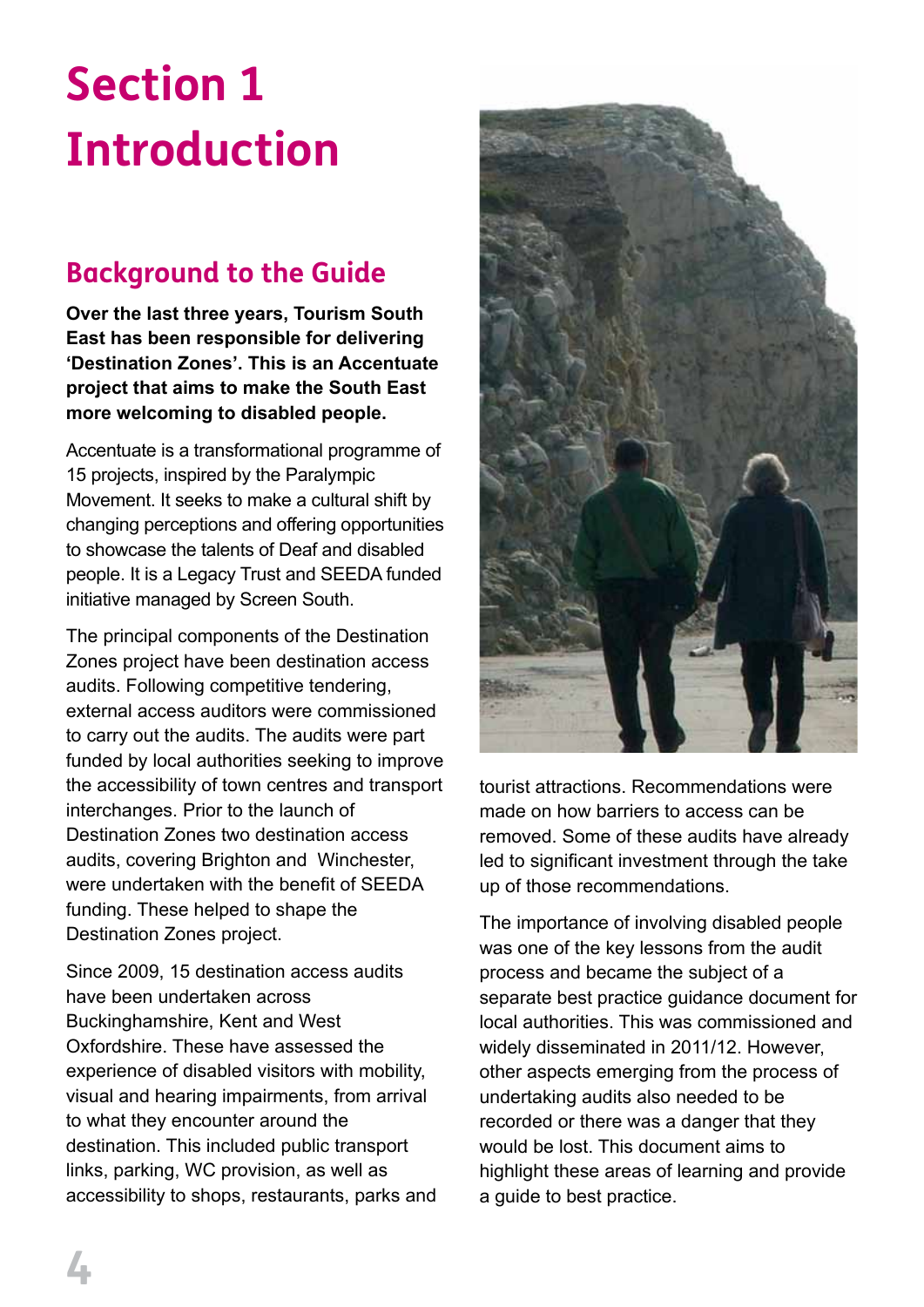#### **Introduction**

#### **Purpose of the Guide**

This best practice guidance is for Local Authorities wishing to carry out a destination access audit. Its aim is to take you through the different key stages of the process.

These are:

- **n** Planning the audit
- **n** Procurement
- $\blacksquare$  Carrying out the audit
- $\blacksquare$  The audit report
- $\blacksquare$  Evaluating the audit

Because the involvement of disabled people is a highly important aspect of the process, an abbreviated version of 'Involving Disabled People in Access Audits' has been included in **Section 4**. To access the full version of this guide to best practice, please visit:



#### **www.accentuateuk.org.uk/toolkits-how-to-involve-disabled-people**

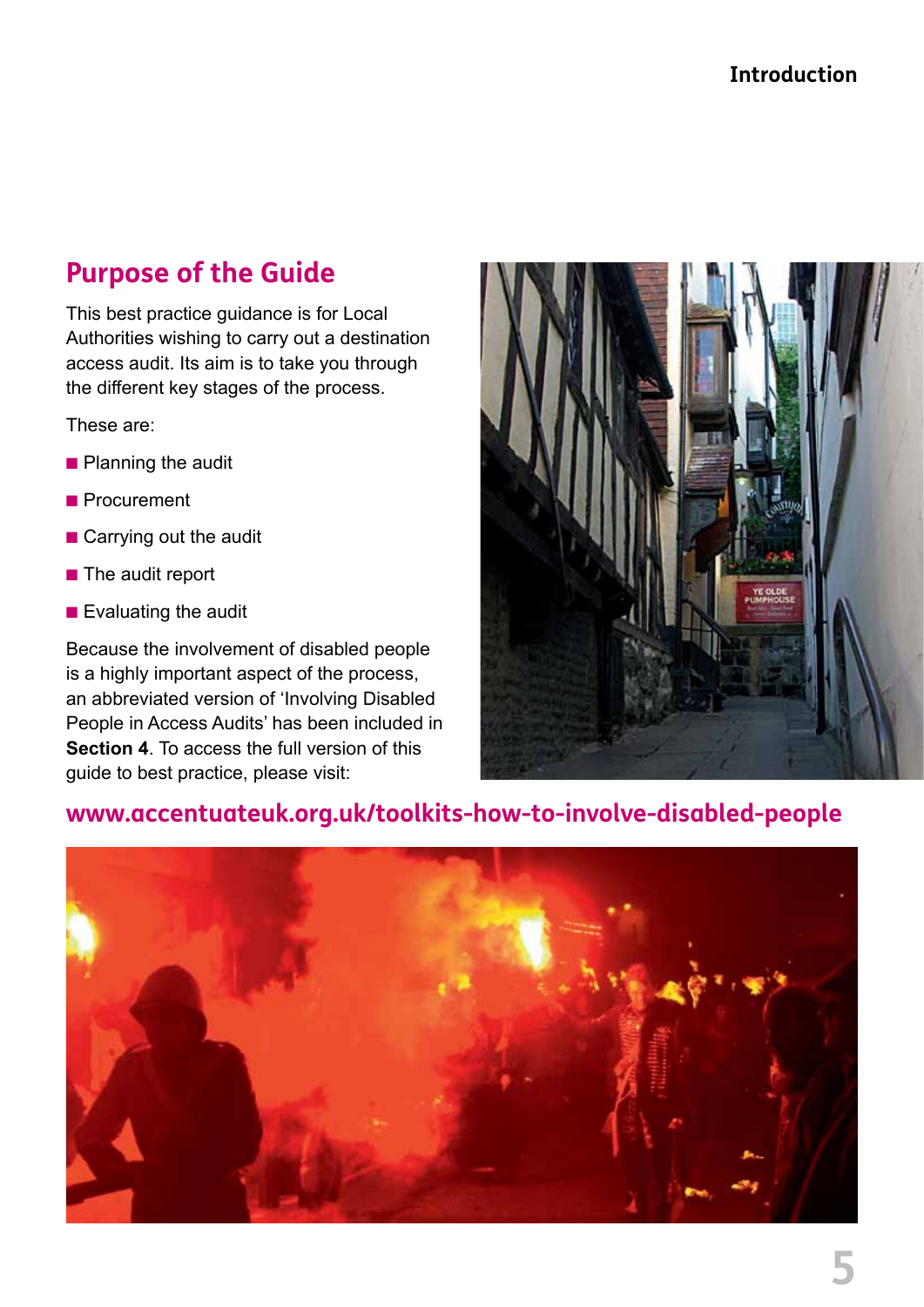## **Section 2 Introducing Destination Access Audits**

#### **What is a Destination Access Audit?**

*"The advantage of the Destination Audit approach is that it's comprehensive and covers access to travel and information etc, not just buildings themselves."* **Local Authority**

A destination audit assesses access in a physical location where someone lives or visits; it can either be a single town or a district. It aims to identify areas in need of improvement and make recommendations on how this can be achieved. It is a holistic approach and requires good partnership working from the key stakeholders involved. Areas audited might include the facilities and services provided by the Local Authority, accommodation, tourist activities and attractions, and the cultural experiences provided through museums and galleries.

A destination access audit particularly considers the needs of disabled residents and visitors and should include people with sensory and mobility impairments and learning disabilities. The Equality Act 2010 places duties on organisations providing facilities and services to the public to "remove barriers for disabled people so that they can use the service as close as it is reasonably possible to get to the standard usually offered to non-disabled people".

Whilst many service providers and venues have improved access for disabled people their investment may be undermined by factors relating to the surrounding environment: difficulty moving between

venues, lack of suitable parking and toilets, etc. A destination audit will help to overcome these issues. It will enable Local Authorities to incorporate access improvements into their development plans, and enable businesses to plan and invest in accessible facilities with greater confidence.

*"We really enjoyed carrying out the destination Audit. Our involvement in all aspects of a visitor's experience including a thorough review of pre information and genuine community involvement gave us a proper context to influence and hopefully improve the disabled visitor experience."* **Auditor**

#### **Why undertake a Destination Access Audit?**

#### **The Economic Case**

Destination access audits will make locations more accessible, attracting visitors and benefitting the local economy. Sometimes small changes can have a huge impact on a customer's experience. Improving access for those who are most in need will also mean improvements for all your customers: young, old, those with pushchairs, wheelchairs, arms full of shopping, support dogs, learning difficulties, fatigue, temporary conditions. As a consequence of this improved access there will be more tourist traffic. Ultimately this will bring increased revenue and benefits to the local area and to those holding the purse strings; it's a win/win situation.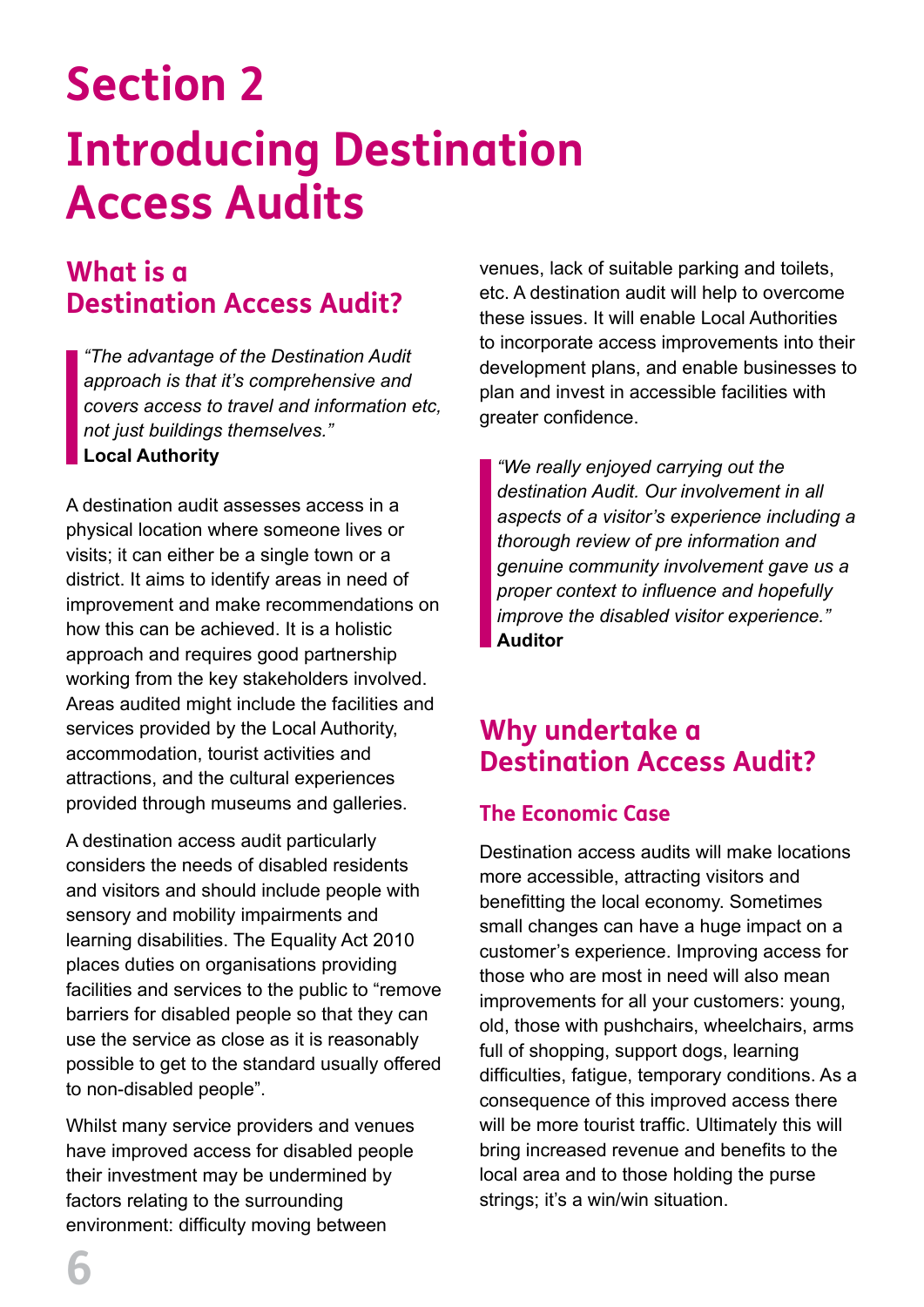For an average business or town, disabled customers may account for up to 20% of the customer base. Disabled people are a sizeable yet poorly addressed segment of the consumer market. A recent Department of Business Innovation and Skills survey of disabled people's buying patterns revealed that 83% had to take their custom to a more accessible competitor. Given that there is a strong link between age and the prevalence of disability, as the population grows older the market is likely to grow. The government has estimated that businesses may be losing over a quarter of their potential customers by failing to respond to disabled people. This is a particularly important issue for small and medium-sized enterprises (SMEs).

Disabled people tend to research and plan before travelling, booking or visiting venues, precisely because they are dependent on good access being available.

A nationwide disabled access register, **www.directenquiries.com**, receives 250,000 hits per week from people looking for accessible local businesses. Disabled people are often in the company of carers/personal assistants, family, and friends, and the choice of venue for the whole group will often be dependent on good access. Not only will the more accessible venues win the groups' custom but they are also more likely to get return custom from those people individually as well.

Letting people know about good access is key to attracting higher visitor numbers.

*"12% of all overnight domestic trips in England between January and June 2009 were made by visitors with access needs, or those accompanying someone who had access needs. This amounts to 5.7 million trips, contributing almost £1bn to the economy in just six months."* **'Accessible Tourism: making it work for your business' (Department of Culture, Media and Sport, 2010)** 

Research undertaken by the Department of Business Innovation and Skills discovered that there is a "fear and discomfort" associated with disability which stems from a narrow understanding of "access" and the confusion around the term "reasonable adjustments". They concluded that there needs to be a focus on the disabled consumer market as a business opportunity. It was felt that this is a "business opportunity still to be exploited", and that there is a strong economic and business case for targeting this market.

#### **2012 Legacy for Disabled People: Inclusive and Accessible Business by ODI and DBIS**

Good access is as much about inclusive service delivery and customer care as it is about the built environment. It is not all about lifts and ramps, and improving access isn't always an expensive undertaking. A good destination access audit will help to identify the size, cost, and priority of improvements; where longer investment is needed and where you can find 'quick hits'.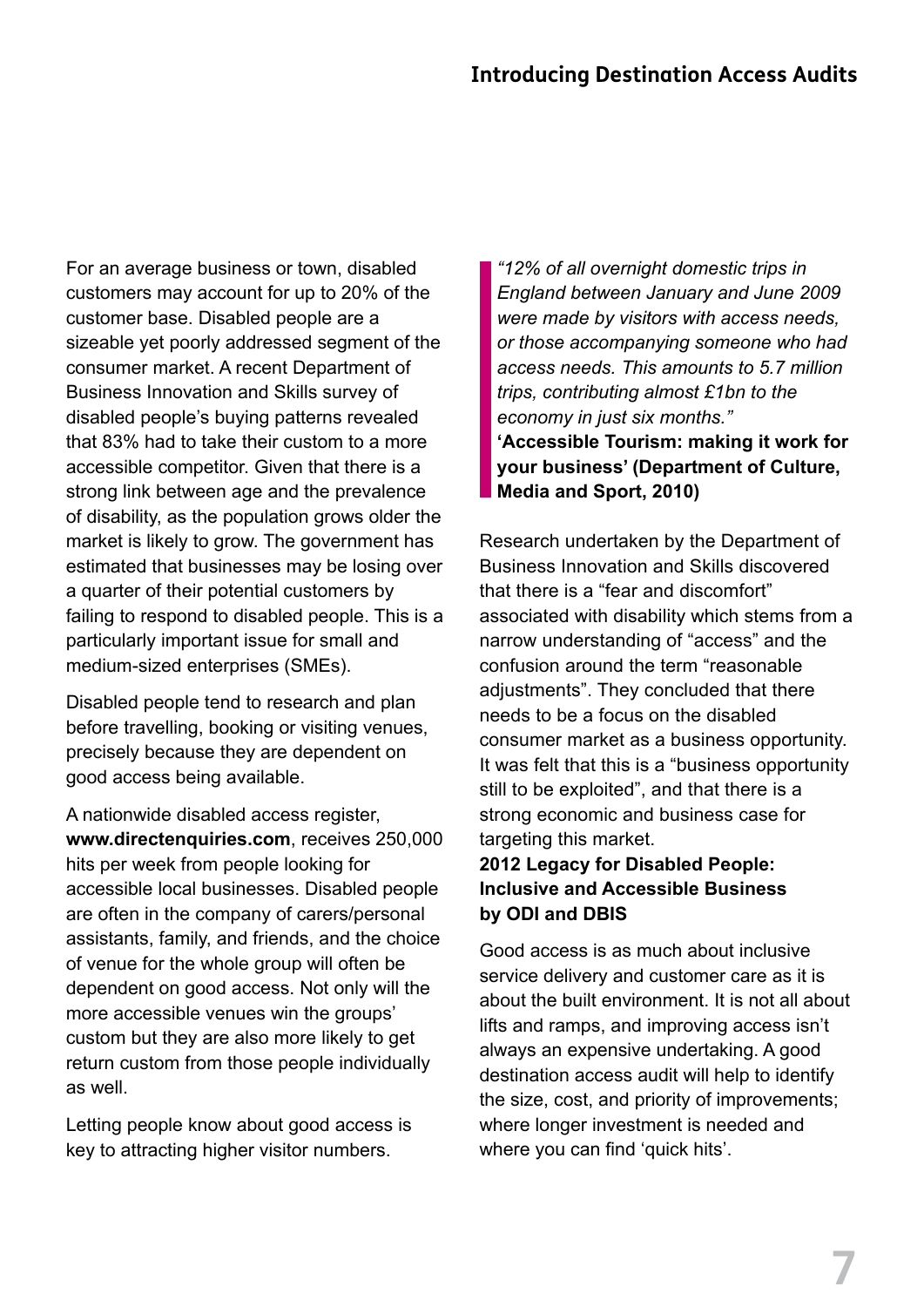

#### **The Priority for Local Authorities**

Local Authorities will want to make sure that the services and facilities they provide are efficient and inclusive, in order to maximise economic prosperity and ensure that the region thrives socially and economically.

In addition, Local Authorities, also have responsibilities under the Equality Act 2010 to comply with the public sector Equality Duty. This means they must "have due regard to the need to:

- $\blacksquare$  Eliminate unlawful discrimination, harassment and victimisation and other conduct prohibited by the Act.
- **n** Advance equality of opportunity between people who share a protected characteristic and those who do not.
- $\blacksquare$  Foster good relations between people who share a protected characteristic and those who do not.

Therefore, it is important that throughout their work they consider the different demographic groups that make up their population, and make sure that they meet the needs of people with "protected characteristics". The protected characteristics are: age, disability, gender reassignment, marriage and civil partnership, pregnancy and maternity, race, religion and belief, sex and sexual orientation.

By undertaking a destination audit Local Authorities will be better placed to meet the needs of their population.

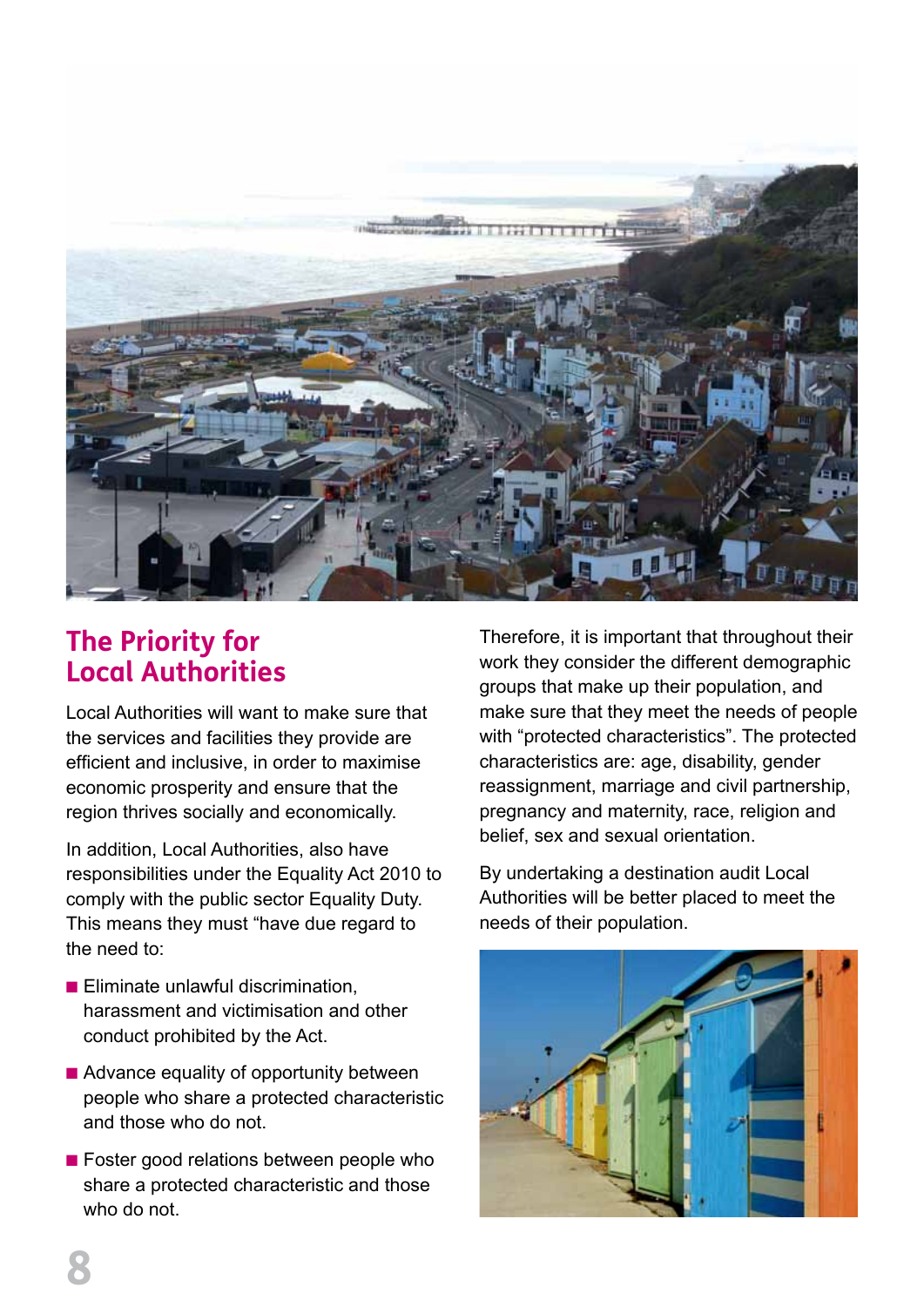## **Section 3 Destination Access Audits – Best Practice Guidance**

#### **Introduction**

**This section provides Local Authority staff with a step-by-step guide to the different stages involved in carrying out a destination access audit: preparation, auditor selection, audit management, reports and recommendations, follow up and evaluation. Appendix 1 of this guide contains a summary checklist of the key tasks required to complete the destination access audit. This can be used as a practical tool whilst planning and undertaking the audit.**

#### **Stage 1 Planning the Audit**

#### **Preliminary tasks:**

**Task 1:** Understand the purpose of a destination audit and its benefits (see **Section 2**).

**Task 2:** Agree what you want from the audit and what will be done with the findings.

Being clear from the beginning about why you are carrying out a destination access audit will help you throughout the project – for example, when briefing your auditor, other Local Authority staff, venues and service providers, and local disability groups.

Auditing of venues as part of a destination access audit can be a catalyst for change. It can highlight to LA's the areas they can improve in order for that venue to become truly accessible to disabled people.

*I would recommend being audited, whether being part of a bigger project or not. There were definitely benefits because it locked us into the Local Authority. This was because things which were at the fringe of their interests were of immediate interest to us. Before someone came to us these issues would have remained at the fringe of their responsibility and not dealt with. … It stimulated the Local Authority Highways Department to visit the site and put into their budget things that needed doing."*

#### **Heritage Venue**

The Local Authority must ensure that it complies with its duties under the Equality Act. Carrying out an Equality Analysis during this initial planning stage will help you to consider the different demographic groups that make up the local population. It will highlight potential areas in which the audit could adversely impact on different parts of the community. The plan can then be changed accordingly to ensure there is equality and inclusion. This document should be referred to at regular points throughout the project to ensure equality is maintained.

Whilst private organisations (e.g. hotels, cinemas, night-clubs etc.) may not be subject to the same statutory duties as LA's, they must still have regard to their general duties under the Equality Act. Therefore, do encourage and advise service providers and venue owners participating in the audit to promote their positive actions in providing good access for their customers.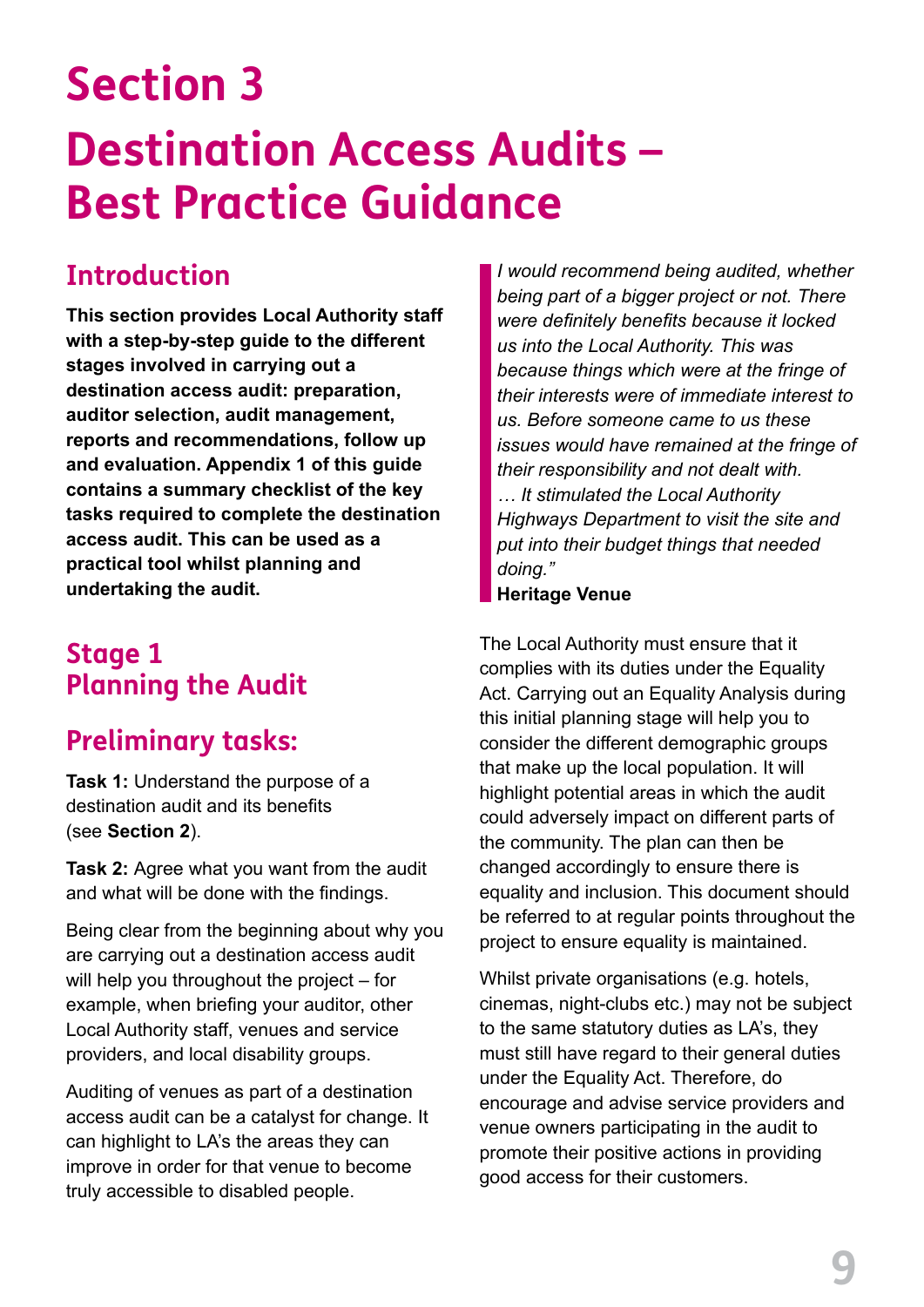#### **Agree the scope and detail of the audit**

The importance of being very clear about the detail that is expected in the audit is vital at this stage of the project because it will determine the way in which the findings are used. Communicating clearly the detail of the audit with the venues and service providers being audited, will help manage their expectations. As the purpose of a destination access audit is to consider the visitor experience, it only needs to concentrate on the public-facing aspects of disability access and does not need to deal with access for disabled staff.

#### **Agree the budget and funding sources**

#### **Set your budget**

In order to set an accurate budget, it is important to have researched the market rates for this kind of work beforehand. It is worth contacting access auditing companies for quotations. This will also help when it comes to assessing the bids. If one auditor significantly undercuts another's price, ask yourself why this may be. An experienced auditor will want to maintain their reputation and will therefore be realistic about the amount of work involved and the time it will take.

*"We are a quality led company and our services are delivered by professionally trained and registered staff. The widening out of scope and the narrowing down of funding on subsequent contracts for this type of work has meant that we have since struggled to be competitive without reducing our quality, which has never been an option for us."* **Auditor**

#### **Find committed investors**

In order for the audit to fully consider all the stages of a visit to your destination, it is vital that a variety of different stakeholders are on board with the project from the beginning. This will include Local Authority departments, major transport providers and interchanges, venues, and other key partners responsible for community facilities and local town centre management.

Discuss who will fund the project. Will it be the Local Authority's Tourism Department, external funding sources, or a combination of these? Although one Local Authority department will lead on the project, consider asking other departments to contribute funding. This will make it easier to get commitment and "buy-in" from those other departments.

*"I would make sure there was more buy-in from the top in my own organisation, but this was difficult because of the cuts. Managers were nervous because they thought that the recommendations could be very expensive. The approach was good as we liaised with a lot of businesses and departments internally.* **Local Authority**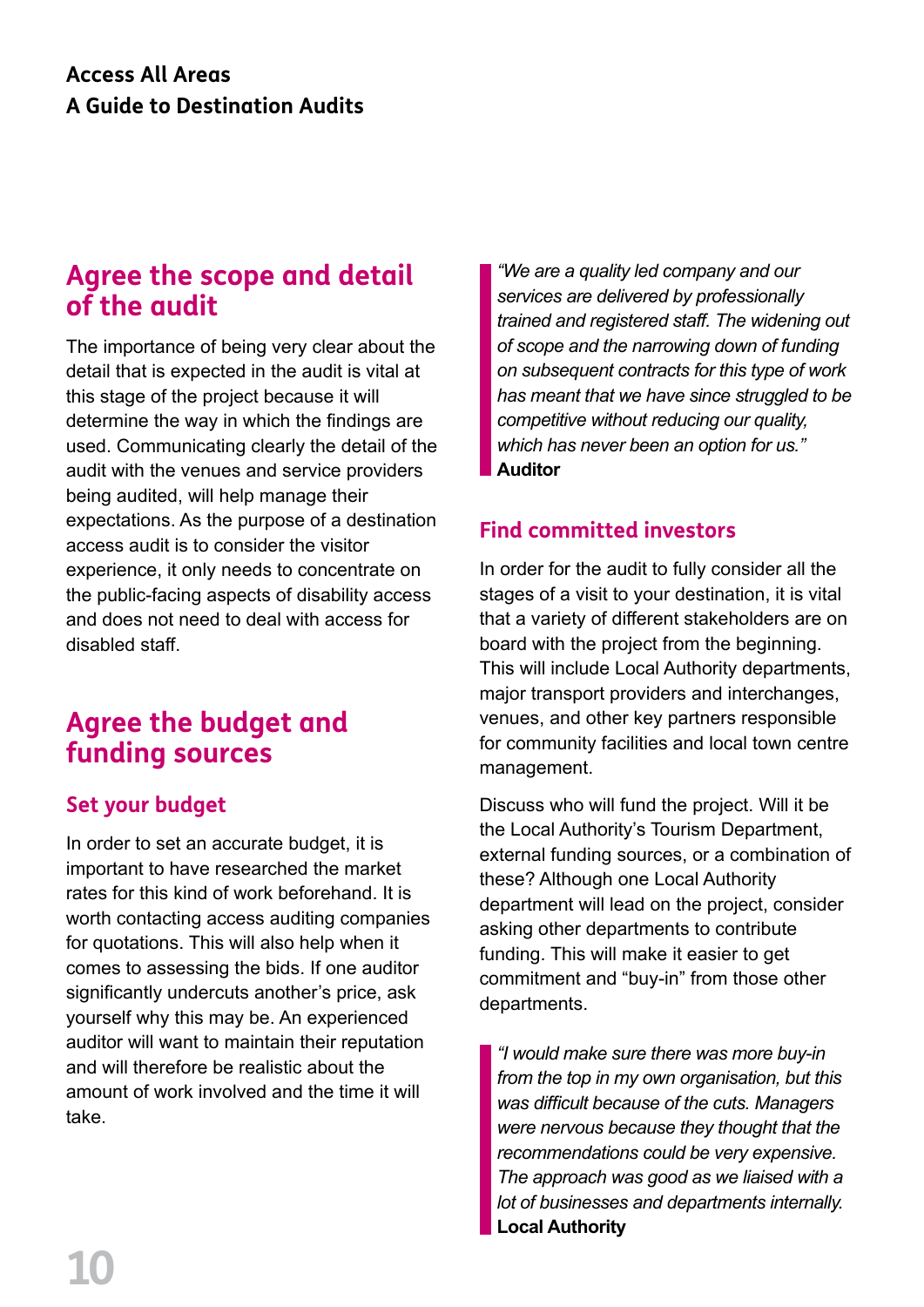Also consider asking service providers and venues to make a contribution. This will encourage them to put a value on their individual audit, and as a result mean that they have more of an interest in following up recommendations made. The amount of contribution from each party would probably vary according to the size of the department or organisation involved.

*"The main disadvantage was that although I was the lead officer within the council, and although we had the direct support of the local transport and seafront team managers, many of the points raised were for other issues outside our direct control, e.g. private sector run attractions, venues, accommodation - for external companies, e.g. bus and rail companies - or for other council teams that had not been directly involved, e.g. public toilets. It was sometimes challenging to get the message across that work needed to happen / things needed to change, when we did not have any direct control over these areas.* **Local Authority**

#### **What can you realistically achieve?**

As well as the cost of the audit, it is important to consider what funding will be available to actually carry out any access improvements which may be recommended in the auditor's report. There is little point in carrying out an audit if the financial resources of the Local Authority are so stretched that recommendations cannot be implemented!

#### **Agree the timescale**

The timescale allocated for any project can often depend on a number of factors, including funding sources, other developments that the project needs to tie in with, and staff availability. Whilst taking these factors into account, allow your auditor to negotiate with you and give you the benefit of their expertise to highlight any factors not previously considered.

Be realistic about the time it takes to carry out an audit to the depth you require. Whilst researching auditor charges, you should have asked about realistic timescales for carrying out an audit to give you an idea for budgeting purposes.

*"The Local Authority, that went out to tender, had allocated an unrealistic level of resources to undertake the audit. This meant that large areas were expected to be audited in a timescale that could not allow sufficient auditing input. As a consequence very few organisations responded to the tender and the audit did not take place. Had sufficient time been spent at the beginning of the project to look at the scope of the audit, expectations would not have been raised and time would not have been wasted in the tendering process."*  **Auditor**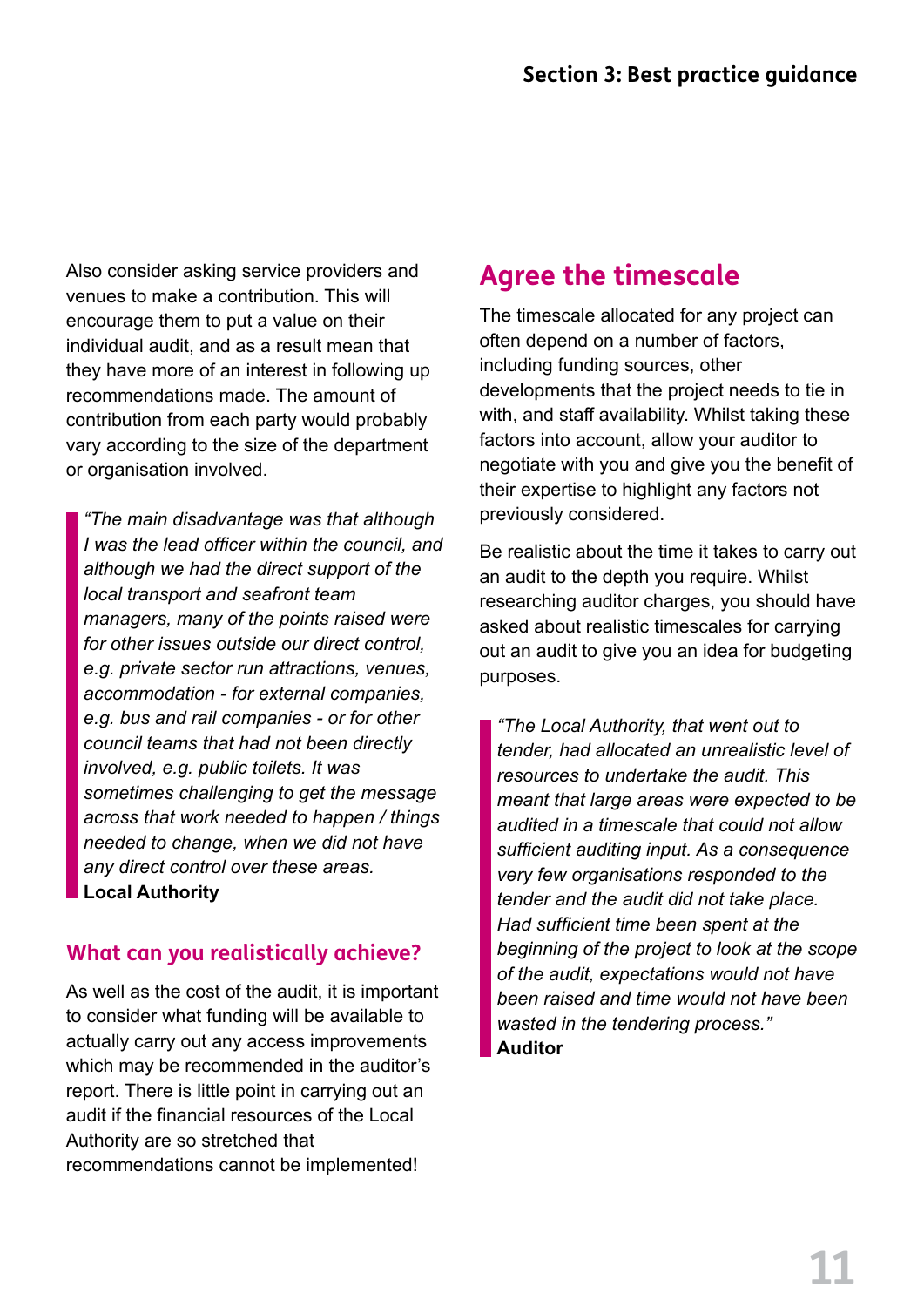#### **Access All Areas A Guide to Destination Audits**

#### **Consider seasonal opportunities**

If tourism is particularly seasonal in your town, take this into account when setting your timescale. Remember that out of season many tourist attractions are closed and there are no customers with whom your auditor can discuss accessibility issues.

*"We gave them a month for every destination. They did the primary research at the beginning and then moved on to the sites. We were guided by the auditors to see what was feasible. Five accommodations, attractions, shops, etc. gave us a view of different types of attractions etc. to see what the issues were."* **Local Authority**

Consider the effect of unforseen

circumstances such as weather conditions or illness/annual leave of key contributors to the audit due to illness or annual leave. Can the timescale be extended in the event of any such circumstances? What will be the impact of the project not being delivered on time?

*"Wherever possible given the timescales we carried out a thorough visit. The length of time varied according to the size of the premises. We usually ran over the time allocated because some businesses were only open for short periods - especially during the winter months. Our visits were also affected by upgrades or renovation works which meant that we were not seeing the product with its usual layout."* **Auditor**



#### **Tie-in with other development programmes**

Other local developments may be taking place either at the same time as this project or in the near future. Consider how you might collaborate. Any recommendations made in the destination access audit will also help with those developments.

*"The Town Centre Managers were very supportive, and 'integrated transport' were very interested because there were lots of refurbishments going on at the time so the recommendations from the audits could feed into those projects. Things were more difficult with the bus service, but it was important for them to be made aware of what needed to be done to make their services more accessible."* **Local Authority**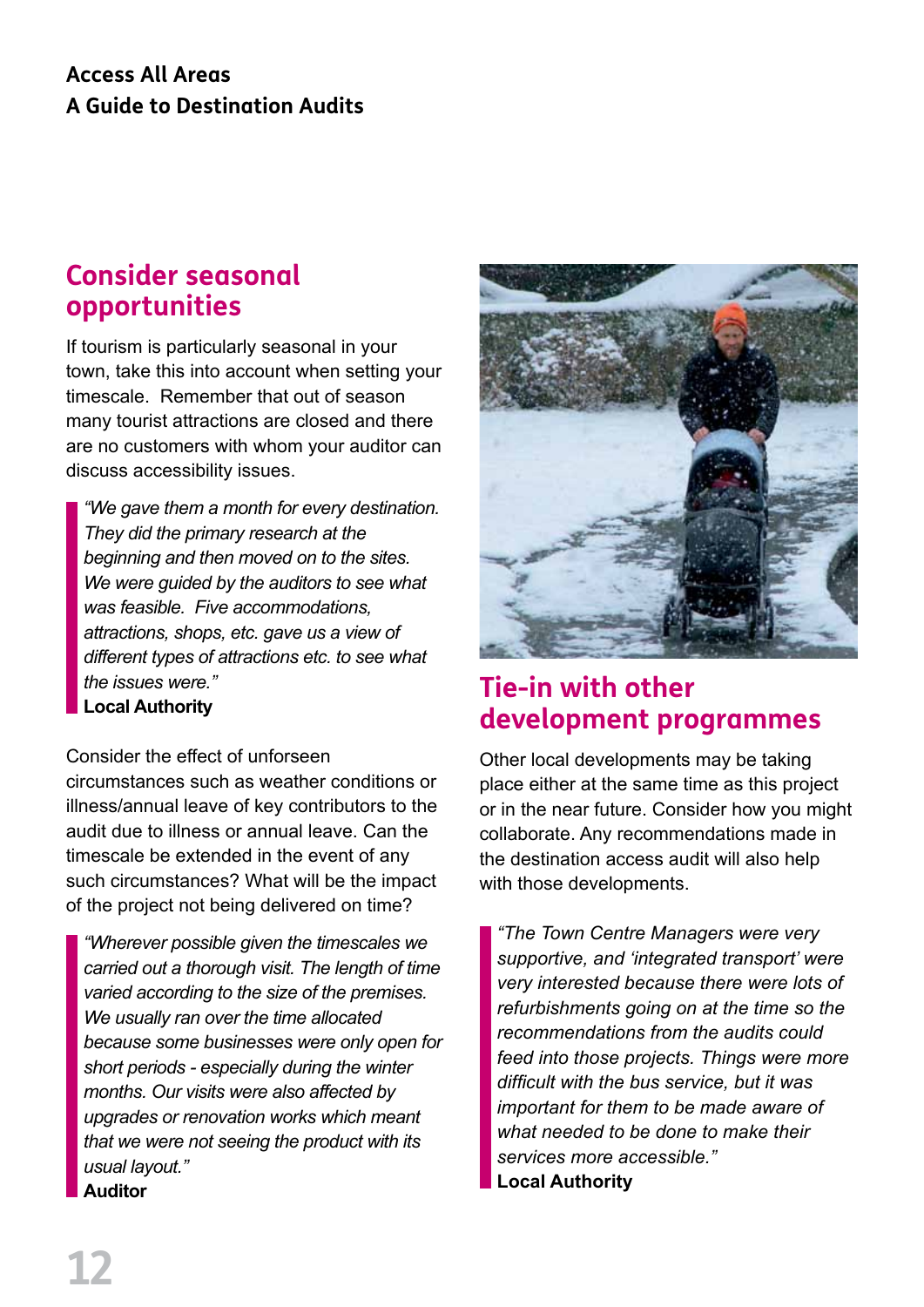It helps if the coordinator is a central person within the Local Authority, i.e. the head of the tourism department, or an equalities officer. If your authority promotes the use of 'champions' to provide focus and support to colleagues and partners, then appointing an enthusiastic person to help drive the project can be very beneficial. Having the different heads of services on board will also make it easier to ensure commitment from all areas. This may also prove easier if they are providing some of the funding towards the audit.

*"Many of the suggestions and recommendations have been incorporated into longer term strategic planning (e.g. shared space on roads). The recommendations for my own area – i.e. tourism website and visitor information – were particularly useful and something we were able to action almost immediately. Our website and information have since been held up as best practice to other destinations."* 

**Brighton & Hove City Council**

#### **Reassure your investors**

Reassure managers that there are many quick, low-cost solutions for making services and facilities accessible to disabled people. For example, changes to policies and procedures, or providing more information. They may be uncertain about taking part in the auditing process because they fear that any recommendations made will involve

costly structural changes, and require resources that they do not have. However, the audit will also be able to highlight areas where access is already good, so it will be also give them a chance to pat themselves on the back and promote what they are already doing well.

The best way to achieve good partnership working within the Local Authority as well as externally is to highlight the benefits of the destination access audit approach:

- $\blacksquare$  The area will be accessible to as wide a group of potential visitors as possible, and to your local population.
- You will be able to provide good, clear information for all.
- You will benefit from increased revenue by attracting disabled people and their family/ friends to the area.
- $\blacksquare$  You will be able to promote the area as accessible, making it more attractive to visitors and identifying you as a Local Authority that is responding to the needs of its population.
- You will be able to target venues and services that need improvement.
- $\blacksquare$  You may be able to feed auditors recommendations into bigger development programmes, and tie in with their timescales, making things more cost effective.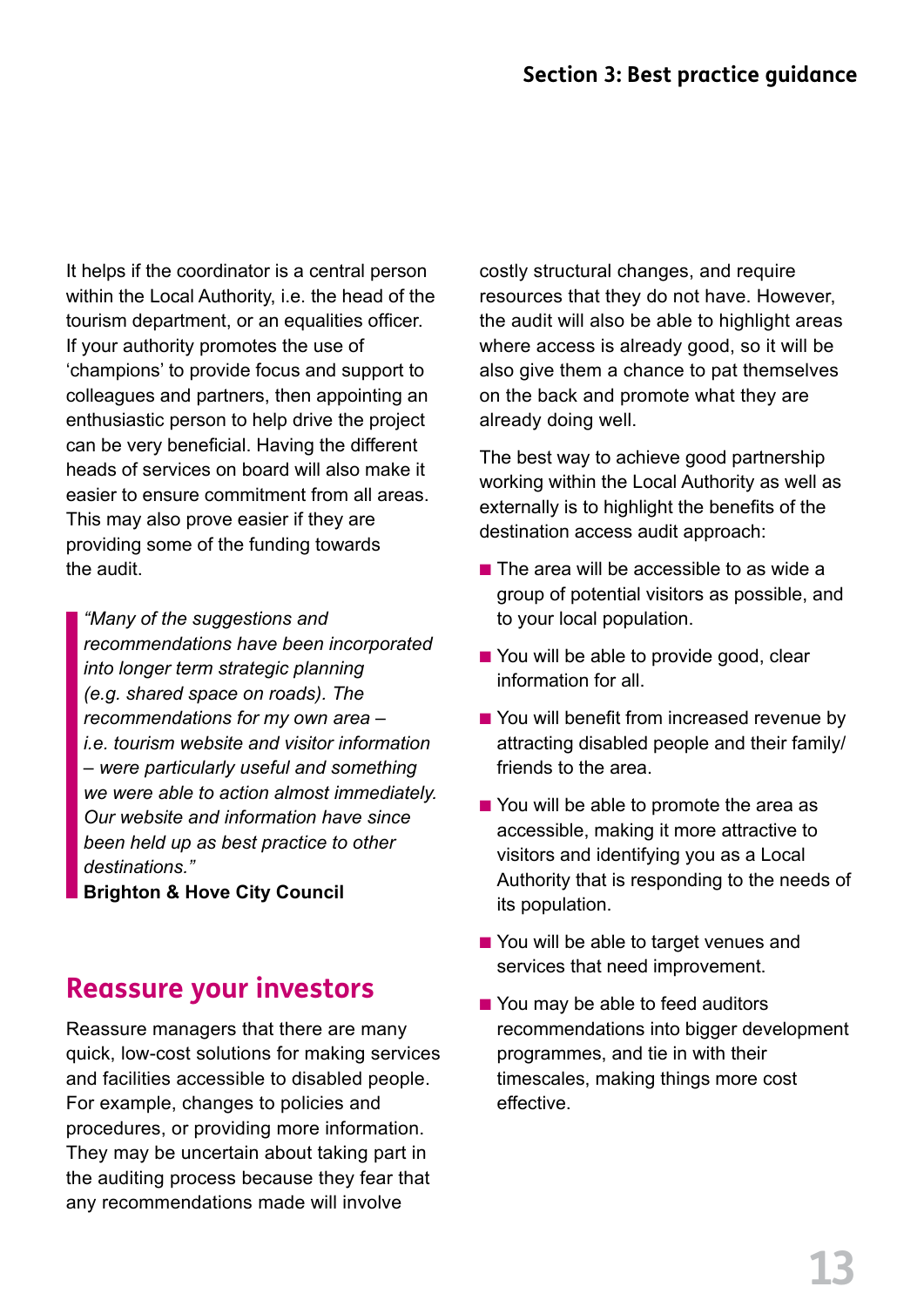#### **Choosing venues**

Make sure you have good links with people from different Local Authority departments so that you know which services and venues to audit.

Our research into destination access audits carried out around the South-East of England has shown that the most receptive venue owners and service providers were those who had been approached by a known Local Authority contact rather than the auditor simply cold calling them. They will want to know:

- $\blacksquare$  What the audit can do for them?
- $\blacksquare$  Why they should have one?
- $\blacksquare$  What will happen to the findings?

In particular, you should stress that it will help them meet their legal requirements under the Equality Act 2010. Remind them that anyone providing services on behalf of the public sector has the same duties under the Equality Act as the Local Authorities themselves. An audit will be a good way of measuring how far those requirements have been met.

Having a written report recommending areas for improvement can also be a useful tool for stimulating action within their own organisation.

*"Being audited highlights issues to your governing structure. Sometimes governing bodies need issues put before them to get them to understand that they need to comply."* **Heritage Venue**

As with any business, reputation is important to them, and they may fear that any failings they have around accessibility will be publicised, ultimately affecting the level of business they receive. They may also fear that they will be penalised in some way. Assure them that this will not be the case, and that the findings and recommendations will be used only for the parties directly involved in the project who can help them improve their service. Also reassure them that the audit will highlight the many things that they are already doing well and that are already accessible. This will give them the confidence to advertise them.

*"The venues wanted to know who would see the report in terms of publicity. This was quite tricky. We stressed that they needed to comply with DDA but many of the recommendations weren't essential but suggestions. We didn't want it to be confrontational"* **Local Authority**

*"We made it clear that they were getting a free audit and that it would benefit their business, and that the information would be just used for the Local Authority and them. We also stressed that the report would highlight good practice as well as less positive areas."* **Local Authority**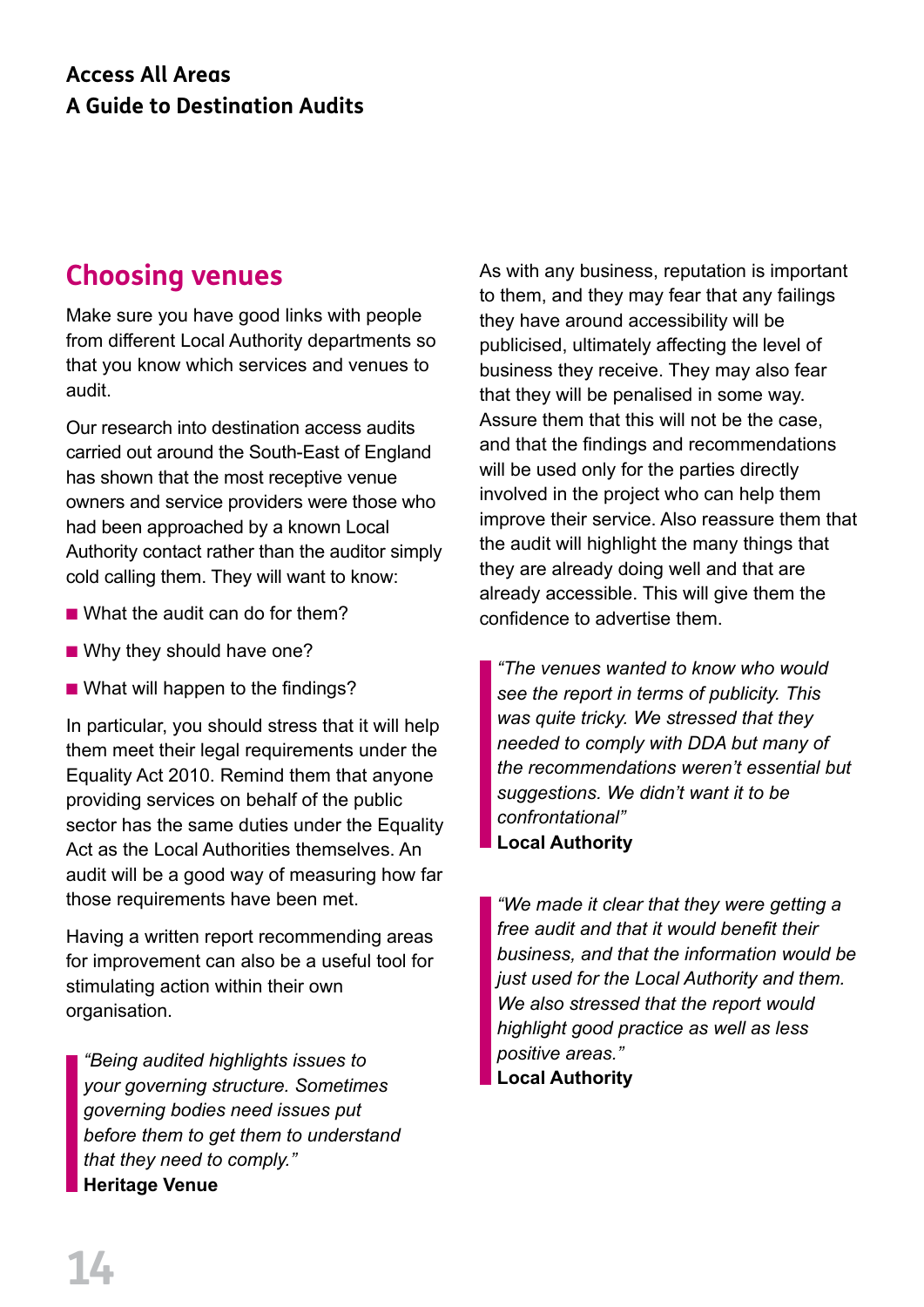#### **Section 3: Best practice guidance**



#### **Supporting your auditors**

Having made contact with venues and service providers beforehand, it is a good idea to give your auditor a letter of introduction to take with them when they first visit. There may be venue owners who will not be supportive of an audit carried out by the Local Authority. Your initial conversations with the venue coupled with the letter will help to smooth the path for the auditor.

*"If the service providers have a disagreement with the LA, they are less likely to respond in a positive way when we contact them. We found this at one destination in particular, where small accommodation businesses had objected to a "budget chain hotel" being developed, but which received permission to go ahead despite the objections."* **Auditor**

Be prepared to allow the auditor to come back to you if they experience any problems at this stage. You could either make further contact yourself, or discuss alternative venues with the auditor.

Difficulties with particular venues or service providers may arise after the initial introductory contact, so in some cases it may be more worthwhile to move on and choose another similar provider.

*"On the whole it went well, but there were notable exceptions. These tended to be within the larger retail providers group, including a large shopping centre and a luxury department store. The most willing were the attractions, transport providers and the accommodation providers. Although with accommodation there was a notable exception of a luxury hotel where the middle management were willing and facilitated the audit but then found themselves under criticism from more senior managers (whilst the audit was on site) which was awkward."* **Auditor**

*"The resistance we encountered was more to do with the venues concern that we would recommend expensive changes that they could not afford. Once we were able to reassure them about the scope of the audit this tended to resolve it."* **Auditor**

Sometimes venues that have already had an audit like to sign up because they want to check they are doing things right. What would be better in this instance is to encourage them to seek feedback from their customers on what they think of their accessibility.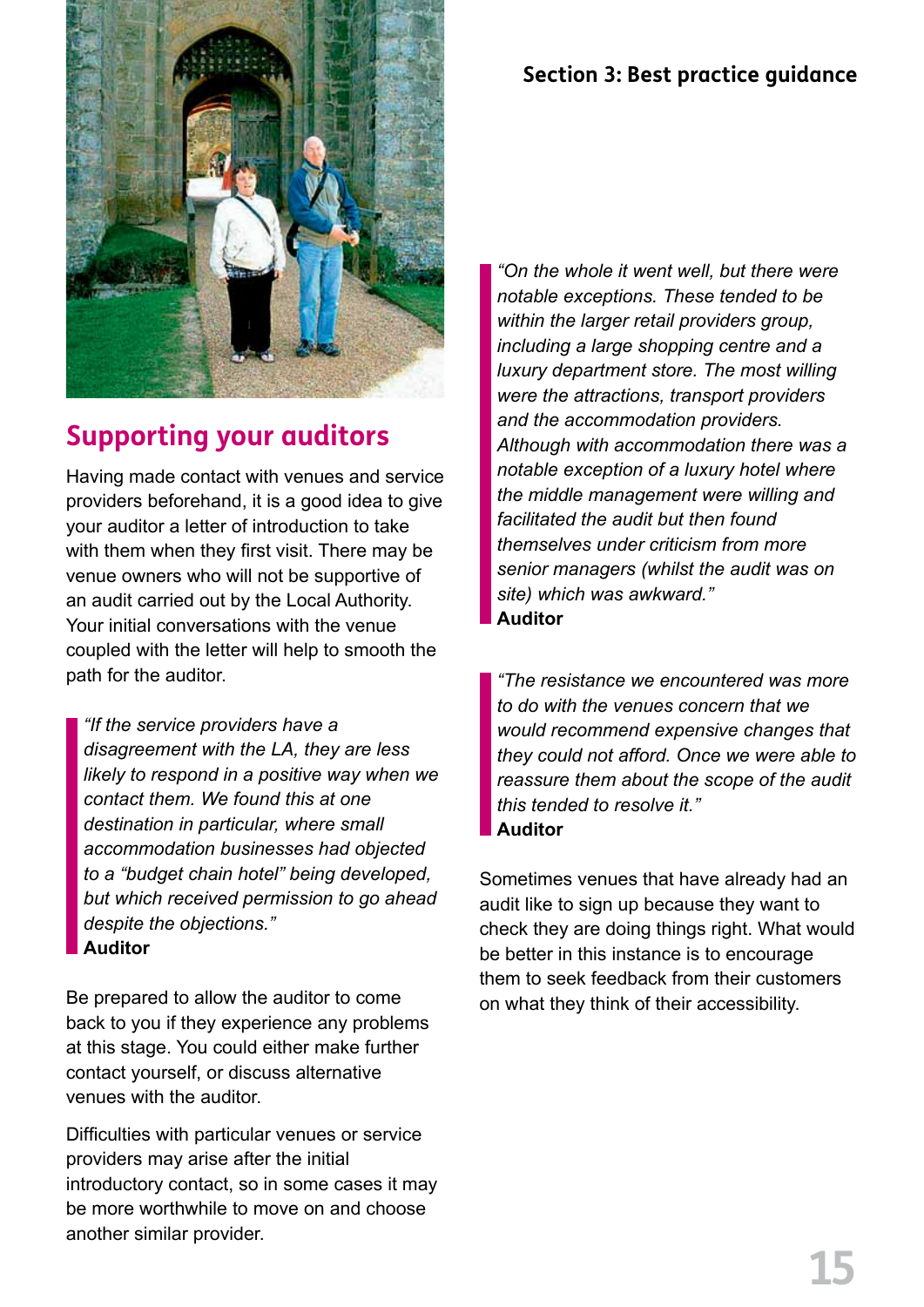#### **Access All Areas A Guide to Destination Audits**

#### **Involving disability groups**

Destination audits are primarily about improving access for disabled people. Therefore, it is important to have local disability groups on board. Access groups, impairment specific organisations, and local Centres for Independent Living are good places to approach. If you do not already have a relationship with such organisations, developing one as part of this project will give you useful contacts for the future.

*"We have a good and proactive relationship with the local Federation of Disabled People. They produce an online accessible city guide, where venues and businesses are audited by local disabled people. We work closely with them in encouraging local businesses to be part of this work, which is ongoing."* **Local Authority**

*"This is a core part of our practice, as we believe however experienced we may be, local knowledge and experience is key. We involved disabled people throughout our contract in a number of different ways, including direct involvement in audit, on-site discussions with visitors and service users, attending local community group meetings and sharing experiences, and later discussing recommendations. As our scope included county-wide strategies, the input from these groups specific to this area in particular, strongly informed our recommendations."*  **Auditor**



**Section 4** of this guide specifically looks at the involvement of disabled people in destination access audits.

#### **Stage 2 – Procurement Who will carry out the audit?**

#### **External Auditor**

We would highly recommend that an external qualified Auditor is commissioned to carry out a destination access audit. Where volunteer unqualified "auditors" are used there is a high risk that issues are not assessed from the view of all impairment types, and a comprehensive and accurate assessment is not made.

It is important to note that all access auditors must have professional indemnity and public liability insurance. This may not be possible if work is undertaken by unqualified 'auditors' as they will not have the criteria necessary to assess all access needs. This may result in legal action and financial recompense being sought from the venue and/or the Local Authority who commissioned the audit.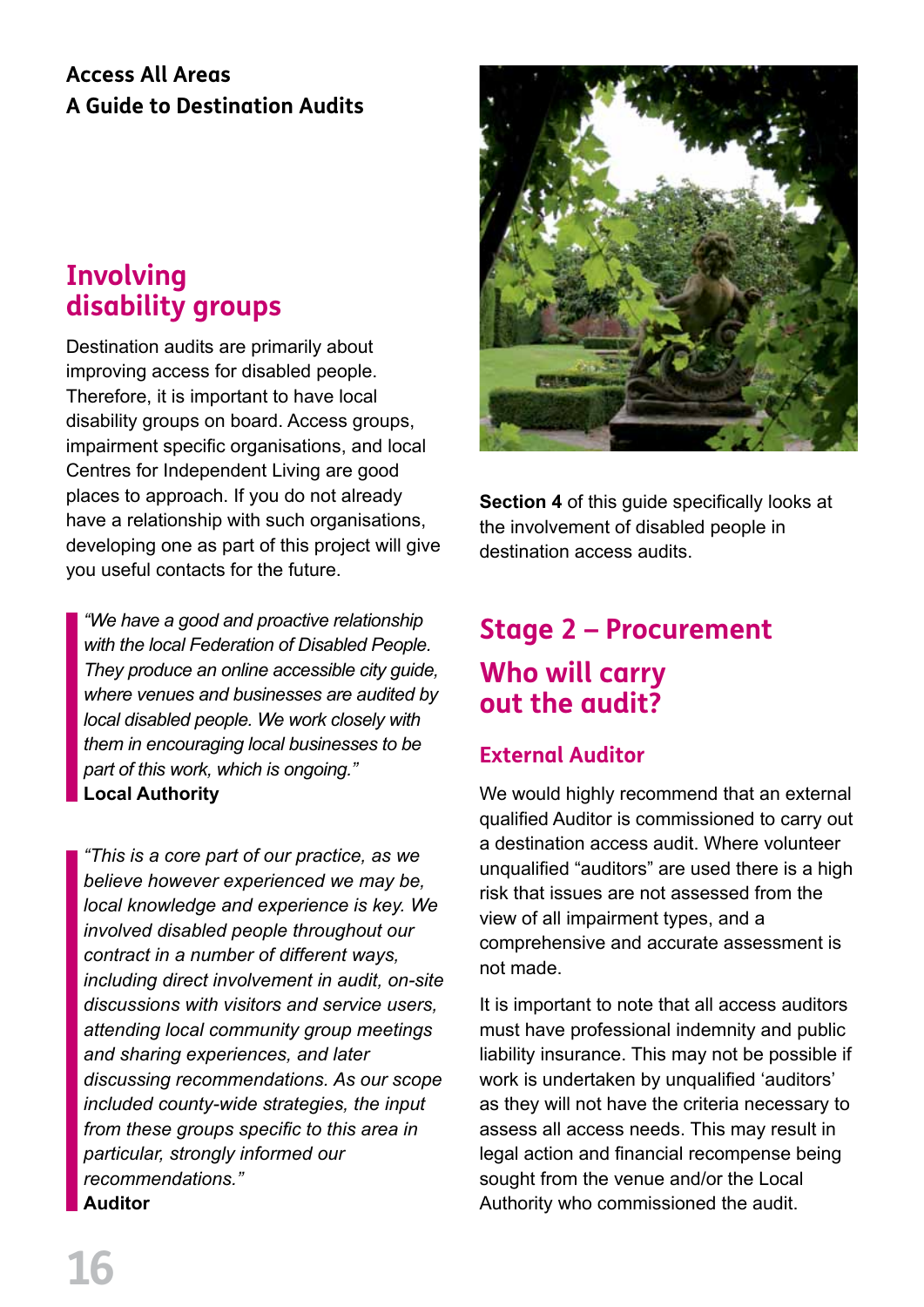*"It's better that the audit is done by a professional external organisation who have done audits elsewhere. If it's undertaken by the Council it can be seen as less objective. This approach helps us to shape the audit to what we need."* **Local Authority**

#### **Internal Auditor**

If you have the skills and resources within the Local Authority, you may wish to carry out the audit in-house. However, a Local Authority should not underestimate the skills and time required to produce a quality destination access audit.

- $\blacksquare$  Identify a suitable person/persons to undertake the audit
- $\blacksquare$  Produce a checklist that the in-house auditor can use to assess route ways, and venues within the town or city. The checklist will be vital for the auditor to ensure that nothing is missed.
- $\blacksquare$  Provide adequate specialist training for the in-house auditor. Consider accessing a training course that potential auditors from a number of different local authorities could attend so that training could be provided for a number of auditors at once.
- $\blacksquare$  It is important that the auditor is able to produce a clear and comprehensive report that details the outcomes and recommendations of the audit.

#### **Invite tenders**

Follow your Local Authority's Standing Orders for the procurement of contracts. These will cover issues such as the length of time allowed for applications and where it has to be advertised. This may depend on the value of the tender.

Be very clear with prospective auditors about the work you wish them to do - it will avoid any disputes later on. It will also help the auditors to consider accurately what they can offer, how much they will charge, and ultimately enable them to present a better application. Produce a brief for your preferred supplier or tender.

Items to include:

- $\blacksquare$  Background to the project
- $\blacksquare$  Aims of the project
- $\blacksquare$  The scope and detail of the audit
- $\blacksquare$  Whether the project ties in with other development programmes and any other data which needs to feed into the report
- $\blacksquare$  How you would like the report to be set out and delivered
- $\blacksquare$  Timescales
- $\blacksquare$  The budget
- $\blacksquare$  Any particular previous experience you are looking for from the auditor

#### **What should the report look like?**

A typical format for an access audit report is a combination of narrative and tabular information, with recommendations prioritised in order of those which need to be done more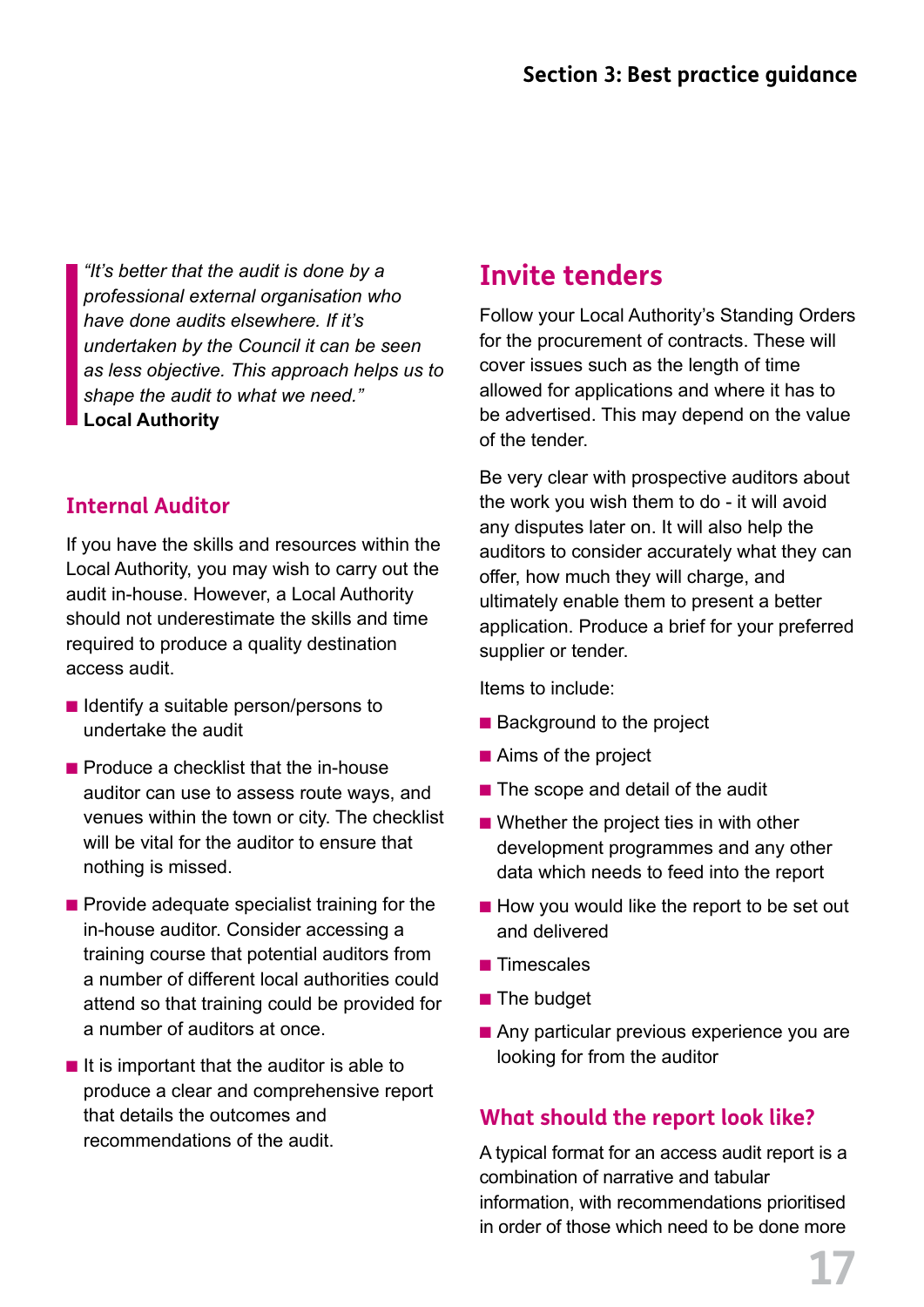#### **Access All Areas A Guide to Destination Audits**

urgently/would benefit disabled people the most, and by level of expense. Photographs of specific areas requiring improvements are also particularly useful.

If the audit report is not specific enough it is hard for the venue to know exactly what they need to do. For example, a report recommending "access to train platforms needs improving" is vague. It could be improved by highlighting exactly where a dropped curb is and exactly where floor surfaces need changing and to what.

Ensuring that the final audit report is written in a clear format is vitally important. In initial discussions with the auditor, the format of the final report should be agreed. A clear and prioritised summary of recommendations will assist enormously.

*"We wanted it broken down into destinations in Kent and wanted the recommendations to be grouped into different levels of expense so that it was easy to see which ones could be done for different budgets and which needed to be done more urgently than others."* **Local Authority**

During our discussions with auditors, it was highlighted that producing a report in a format which grouped all similar facilities, services and venues together had proved most effective. One auditor indicated that "a onestop shop" that put all the information in one place was the best way to ensure information was accessible.

#### **Select the auditor**

Involve key representatives from the project to be part of the selection process. Possible suggestions could be: the Local Authority staff member who will lead / be the champion for the project, a representative from the local tourism department, and a representative from a local disability group.

Key questions to ask in the interview include:

- $\blacksquare$  What is their understanding of the scope of the audit, its aims and objectives, and their methodology for its execution?
- $\blacksquare$  What is their experience of large scale audits?
- What experience/lessons learned from previous audits can they offer?
- $\blacksquare$  How they will prioritise the tasks involved to ensure the final report reflects the project aims?
- $\blacksquare$  Do they consider the project to be feasible within the timescales?
- $\blacksquare$  Where do they see the project leading (for this destination and for themselves)?
- $\blacksquare$  If previous work needs to be fed into the report (e.g. research data), will it be compatible with this piece of work?
- $\blacksquare$  How they will set out the report, including their method for prioritising the recommended actions?
- $\blacksquare$  How do they intend to work with the Local Authorities, transport leads and existing access groups?
- $\blacksquare$  If no formal access groups exist, how will they involve disabled people?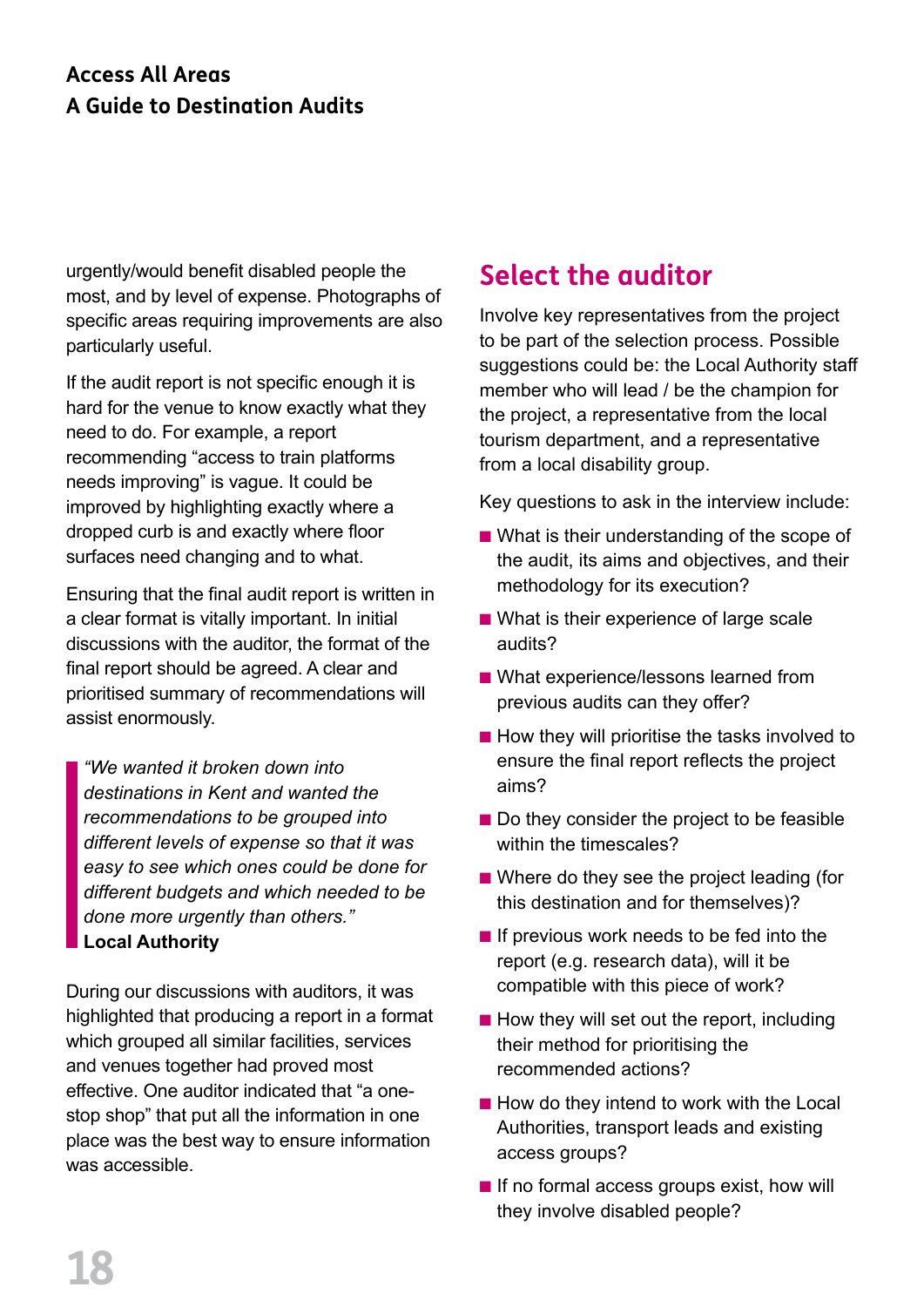When selecting an auditor, it is strongly recommended that the person undertaking the audit should be a member of the National Register of Access Consultants (NRAC). This will ensure that all recommendations are based on not only the most up-to-date legislation, but experience and knowledge. The NRAC's website, which can be found at **www.nrac.org.uk** contains valuable information about selecting an auditor, and how to ensure an NRAC member is identified.

#### **Planning together**

A planning meeting between the Local Authority, the auditor and other key parties will set good ground for collaboration.

Allow the auditor to use their expertise to negotiate with you on issues such as timescale and what can be done within the budget available. Discuss with them the types of venues you would like to audit. Give them contact details for the venues you have pre-selected, as well as for any access groups and other disability organisations you would like them to involve.

*"We checked the sites in the beginning and discussed with the auditors in detail what sites would be included and then we chose different ones if they were not interested etc."* **Auditor**

It would be useful at this stage to discuss with the auditor how the draft report should be shared with the Local Authority and how feedback will be provided.

*"We got drafts of the report as it was produced and we met frequently."*  **Local Authority** 

Access audit reports can be very bulky, usually containing images of the items identified for improvement. This means that electronic files are particularly large and will often mean the report cannot be sent over e-mail. Local Authorities often have a policy around the sharing of files through file-sharing sites, as these can be seen as a security issue. If a file sharing site cannot be accessed, ask the auditor to send the draft on a CD-ROM.

#### **Schedule updates**

Regular progress meetings will ensure that all parties are kept in the loop about how the project is going and any difficulties that have arisen. This ensures that solutions can be found at the earliest opportunity.

*"Regular meetings, understanding that there might be sensitivities with particular businesses. It was important to have meetings with destinations that were being included. Regular meetings to keep informed of what was going on. Good knowledge of Kent. We contacted the businesses in advance to pre-warn them that the audits were going to take place. We picked different businesses that would be of mutual benefit. We talked to the transport team in advance to get them on board."* **Auditor**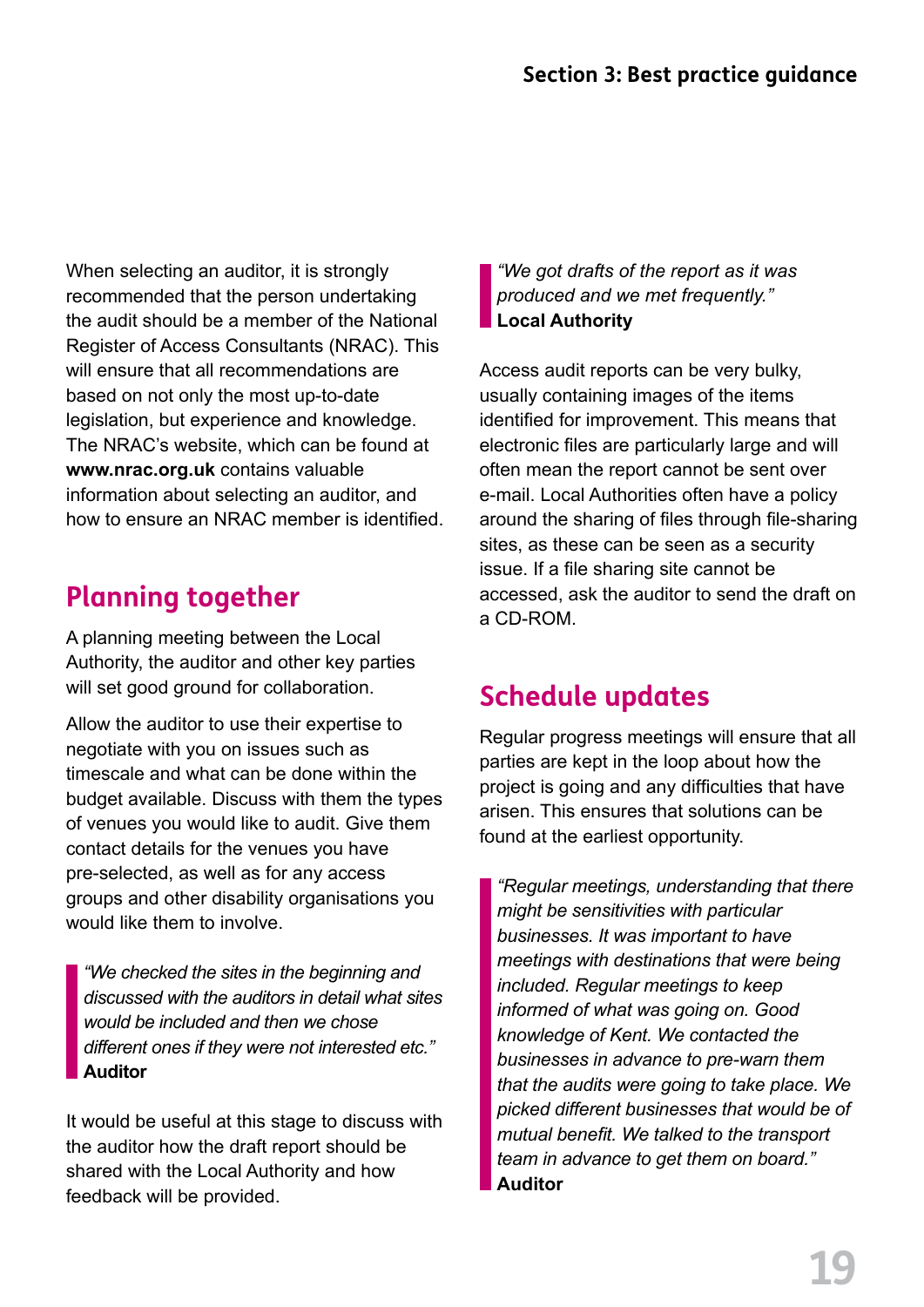#### **Access All Areas A Guide to Destination Audits**

*"The key contact staff for each area of work were great and very willing to work with us, particularly when a given situation meant we needed some flexibility to progress."* **Auditor**

Make sure that all contact information given to the auditor is accurate. Contacting the different parties to be involved can be a lengthy process, particularly if inaccuracies occur.

Be aware that making contact with venues and local disability groups can be a longer process than expected, so delays may occur in these situations.

*"We have found that contacting and involving people often takes longer than anticipated. In the case of access groups they may only meet once a quarter and if a meeting has just taken place it requires a further three month wait. Also obtaining information from disabled people about their experiences can be a long process, just locating the right contacts despite best efforts can take some time."* **Auditor**

*"We did have some problems with engagement with some key people within the council, there was a lot of re-structuring going on at the time of our audit and staff jobs were changing so it was sometimes difficult to get staff to prioritise meetings with us, however this was not in all areas and we were mostly able to overcome where it did occur through persistence."* **Auditor**

#### **Stage 3 The Audit Report**

#### **Draft version**

Once you have received a draft of the report, make sure you give feedback. Work with the auditor to make sure you are getting the information you need, and that it's presented in a way that is clear and useful for you.

*"They presented it as we wanted. If there were a lot of issues we didn't want a negative report coming back. We wanted to know where there were good practices etc."*  **Local Authority** 

#### **Final version**

Once you have received the final report you will need to digest the information and share it with your stakeholders.

#### **Supporting venues**

Having offered the opportunity for venues and service providers to receive an access audit, it is important that the Local Authority maintains contact. Rather than simply sending the venue a copy of their report, begin your follow-up support by arranging to meet with them to discuss the recommendations made in their report. For smaller businesses, it is likely that they will not be used to reading long reports of this nature, and therefore they may have difficulty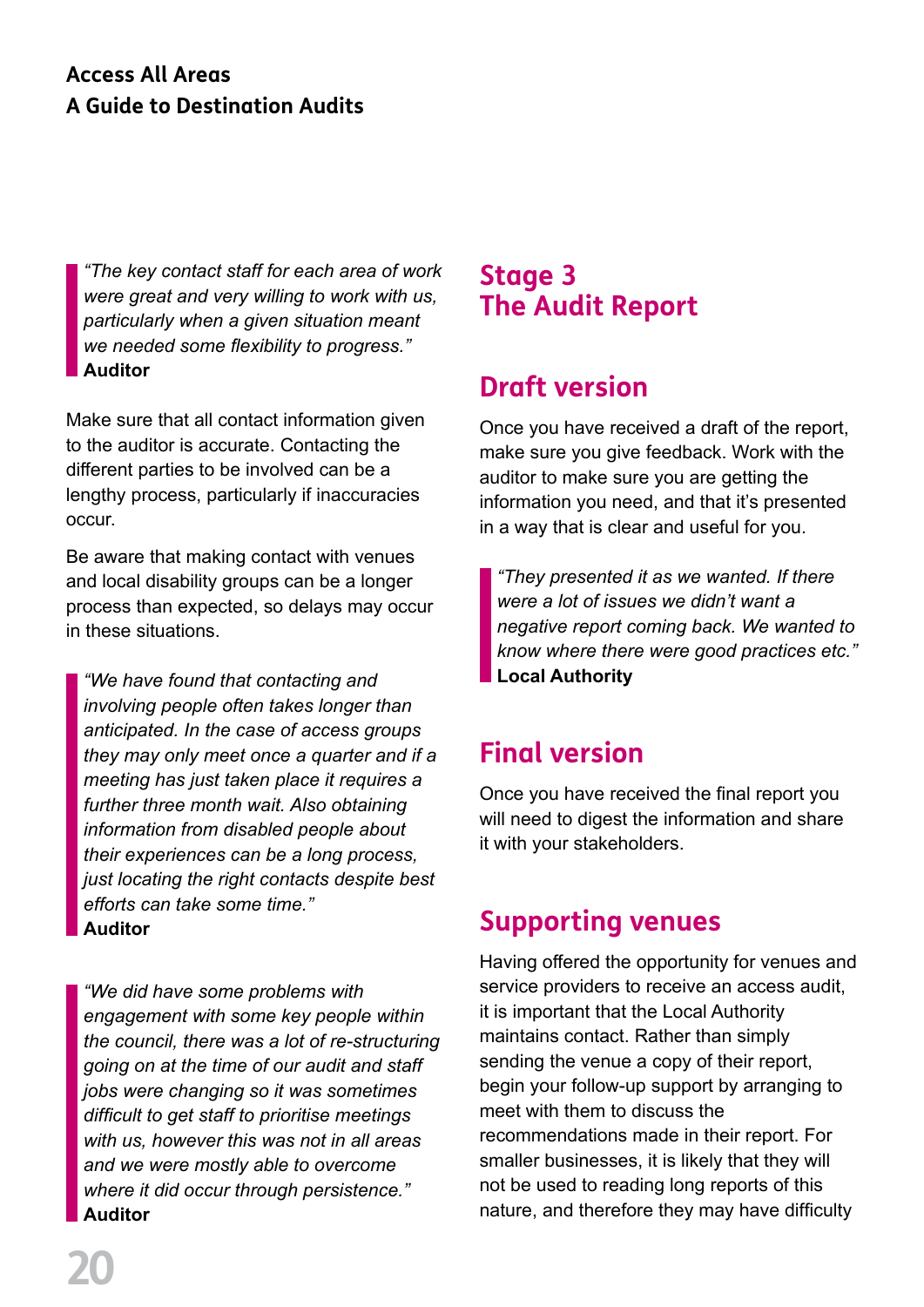

processing the information in a way that helps them take further action. It is also helpful for service providers to know that they are dealing with the recommendations in the right way.

Good communications, with all parties throughout the project, will deliver more success. It is especially important to ensure venues and other third parties understand the benefits and can deliver the recommendations suggested.

#### **Disseminate report**

It is recommended that once the final report is produced the auditor and lead commissioner of work undertake a presentation of the key findings to all stakeholders, including any disability groups involved. This will allow stakeholders to ask questions but more importantly will make them feel involved in the process. Copies of the reports can be handed out and made available electronically. This approach will hopefully make the reports become living documents that are used for the benefit of all, rather than just sitting on the shelf and gathering dust.

#### **Section 3: Best practice guidance**

#### **Share your next steps**

Holding an event for all parties involved will provide an opportunity to share the results of the work carried out. Take the opportunity to get the press involved. Engage your in-house publications too. You can also use this event to tell disabled people about the recommendations made so that they know what to look out for. Encourage a dialogue between service providers/venue owners and disabled people so that disabled people can actively contribute to any future developments.

It may be that not all the priority recommendations can be followed up at that time, but it is helpful for disabled people to know this. So do take the opportunity to discuss the recommendations with local disability groups and find out which ones they would like to see acted on first.

*"They required five separate reports, one overview of the county as a whole including marketing, transport links, county strategy etc. and then four further reports one for each specified area. The reports were a mixture of both narrative and tabular including an executive summary and priorities for each recommendation made. The final report format was discussed and agreed at a kick off meeting with all main stakeholders present."* **Auditor**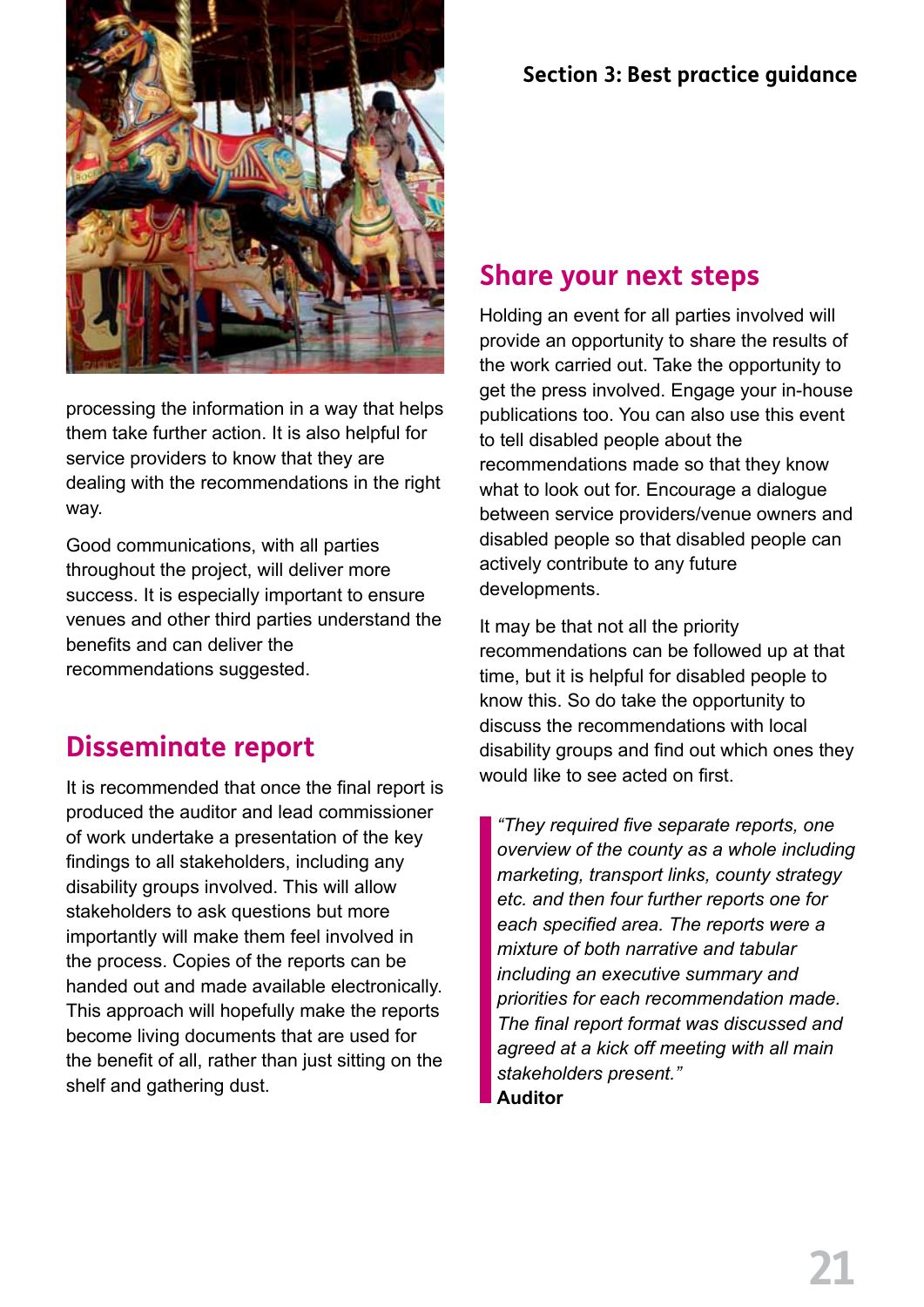#### **Access All Areas A Guide to Destination Audits**

#### **Stage 4 Feedback and Evaluation**

#### **Customer and venue feedback**

Having carried out an audit, it is useful for all parties to know which recommendations have been followed up. As well as providing an opportunity for everyone to evaluate the success of the project, it also enables service providers to publicise their positive changes to disabled people. It will enable auditors to know that the work they are doing is resulting in positive action.

*"We had very little feedback. Once the final report, (with recommendations), was issued this effectively terminated our involvement. However, as with all audits, when we were on site we picked up a number of 'easy hits' and discussed these direct with the service providers. Many of them signed up to the changes there and then, one restaurateur produced a large print copy of his menu in easy read format and gave his staff training on the spot!"* **Auditor**

Don't leave it too long before seeking feedback otherwise it is difficult for people to remember what happened. Staff teams change over time, so a long gap between the audit and feedback could easily result in nobody recalling the audit taking place, or if they do, they may know very little about it.



Sometimes it is not possible for all the recommendations to be followed up e.g. because of financial resources or geographical limitations. Encourage service providers to publicise the adjustments they can make, so disabled people can still access their service.

*"Main barriers will have been around financial resource, and the geographical limitations of the city – e.g. we can't take away steep hills - but we can (and do) make sure we tell disabled visitors that they are there and suggest alternative routes."* **Local Authority**

Consider how you will get feedback from service providers and customers. This could be done in a number of ways:

- $\blacksquare$  by questionnaire
- $\blacksquare$  one-to-one interviews
- **n** small focus groups
- $\blacksquare$  a combination of all three.

Make sure that whichever method you use is accessible to disabled people so that they can take an active part.

Seek some initial feedback after the audit, but don't just do it on one occasion. Encourage a culture of willingness to receive it at any time.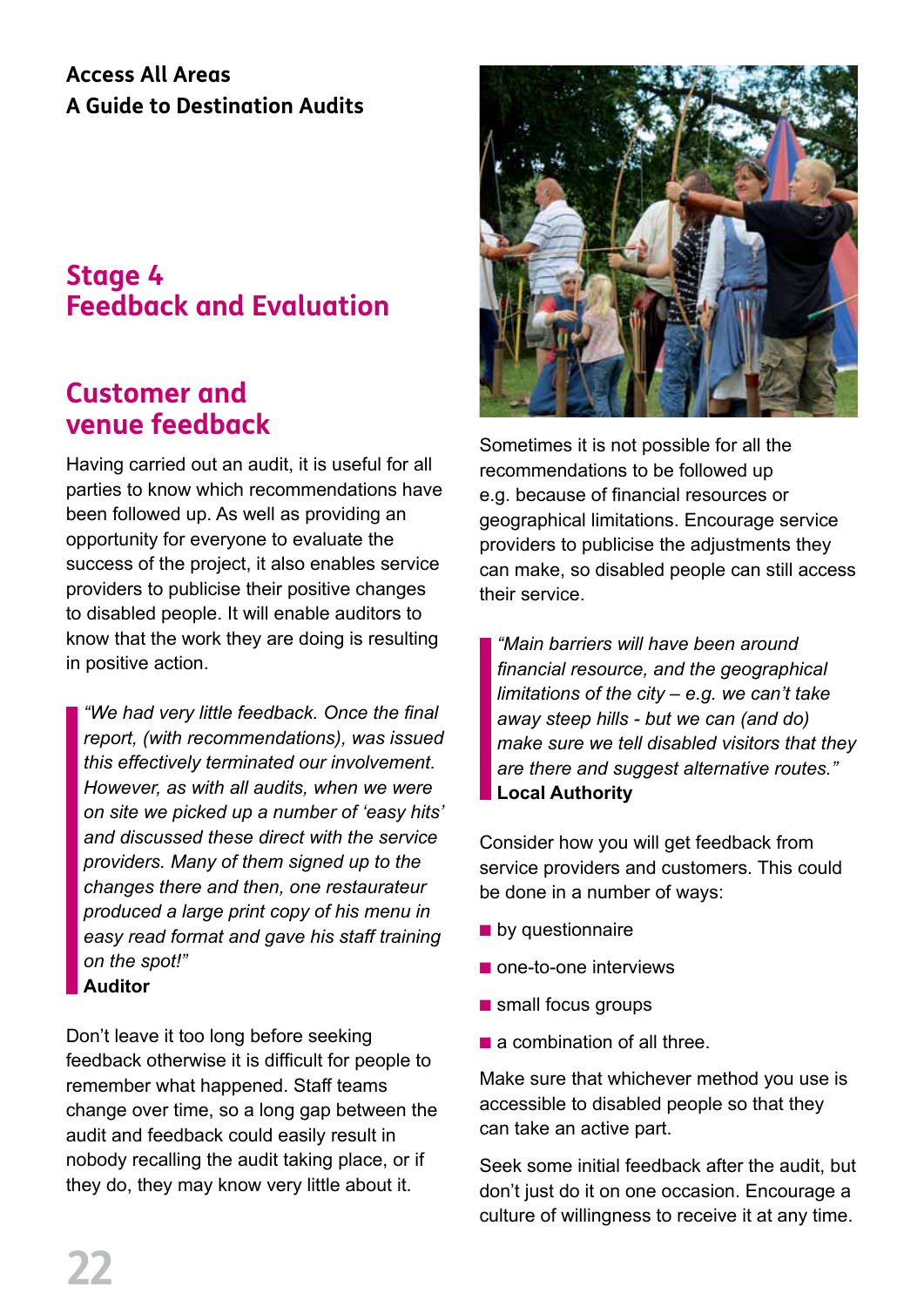#### **Feedback from Disabled People**

As well as seeking feedback from venues and service providers, ask local disabled people to tell you about improvements that they've noticed. Set up a regular dialogue with local disability groups so that you can engage with them on future service developments. Encourage them to tell you about any difficulties they have in accessing services, and tell them about improvements that you are putting in place. For example, East Sussex County Council and the county's Primary Care Trusts have set up a Disabled People's Participation Group, which recruits disabled people interested in commenting on different issues. They sought their input on service developments by holding small focus groups and larger conferences.

 *"Winchester City Council employed a Disability Access Co-ordinator, to carry out the recommendations of the Destination Access Audit. As a result the following improvements have been made:*

- *• Updating of pre-arrival information produced for visitors by our tourism team - Welcoming the World page in Visitor Guide - a web page for disabled visitors. Listings on the tourism website which can be searched by access requirements to ensure you choose the right accommodation for your stay.*
- *• A DVD of Winchester Cathedral www.industry.visitsoutheastengland. com/site/accessibility/video-casestudies explaining how it aims to provide services for disabled visitors."* **Local Authority**

*"Our Disability Co-ordinator encouraged the venues and service to carry out the recommendations."* **Local Authority**

#### **Overcoming barriers and following recommendations**

Local Authority departments, venue owners and service providers will likely have differing approaches to following up recommendations. Those who run large public buildings may be more inclined to take them forward, whilst smaller businesses who do not perceive themselves as accessible in the first place may be less so. A further perceived barrier for owners / occupiers of historic buildings may be the belief that as well as being costly, structural changes will be unachievable aesthetically.

*"This varied greatly. It depended on the venue, i.e. if it was a serious public venue they were more likely to take things on. Also if a historic building, more difficult to do cheaper or aesthetically."* **Local Authority**

However, there are good examples of some historic buildings being made accessible whilst retaining their historic characteristics. Chatham Historic Dockyard, and Somerset House in London are two such examples. Allow venues / service providers who have received an audit to access disability equality training courses provided to Local Authority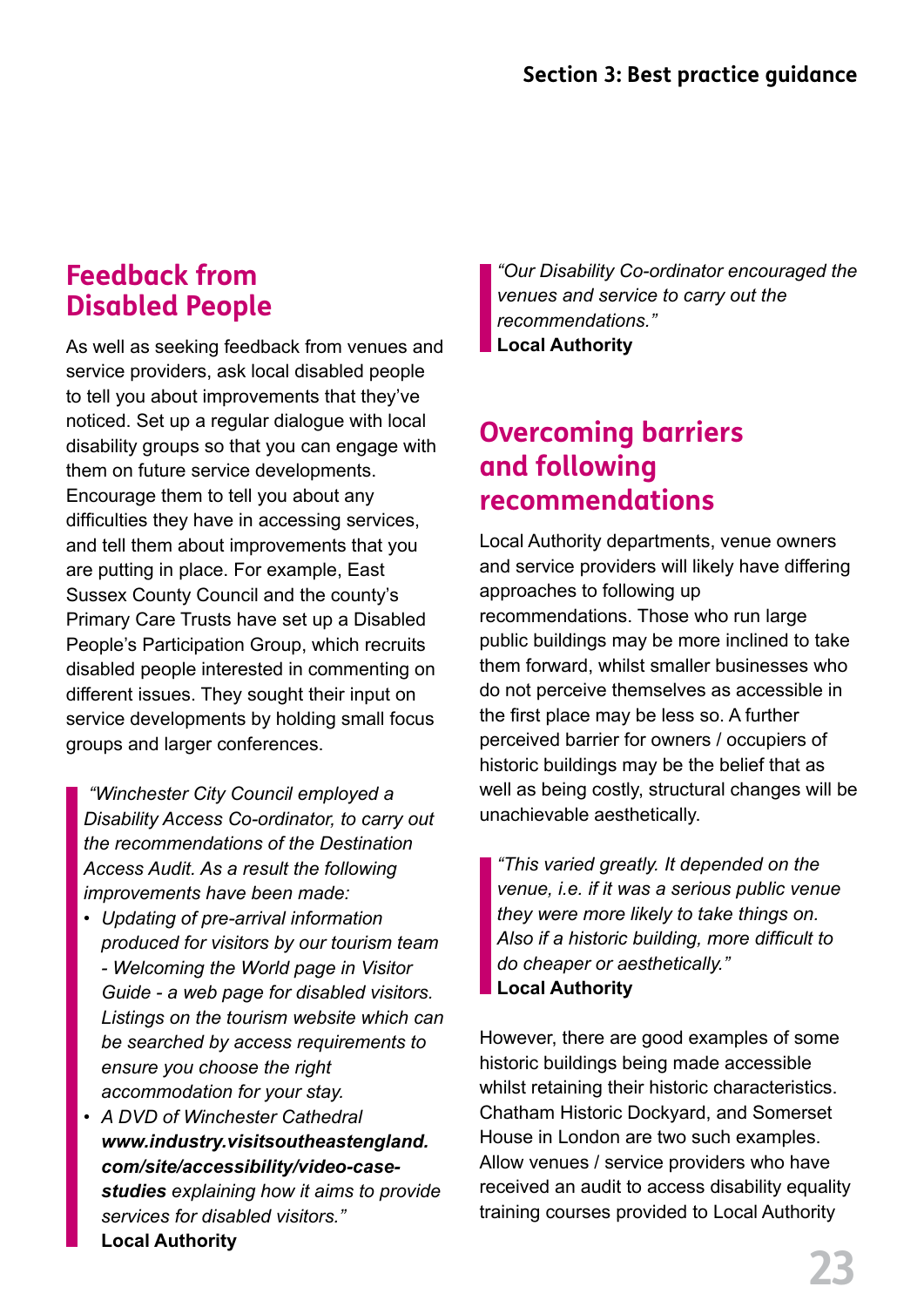#### **Access All Areas A Guide to Destination Audits**

staff. If such training is recommended as a result of their audit, try to offer courses that are delivered at flexible times so that shift staff (for example, in hotels) can attend. Further information about training is presented in the 'Involving Disabled People' guidance abbreviated in **Section 4**.

#### **Audit Evaluation**

As with any project, it is important to evaluate the success of a destination audit. If you have already sought feedback from different stakeholders involved, this will make your final evaluation easier as you can incorporate that feedback into your overall evaluation.

There may also be indirect benefits as a result of your project. Although the destination access audit approach would not have considered any aspects relating to staff areas, it is inevitable that any changes made that benefit the public will benefit disabled staff as well.



*"The nature of our museum means we have a lot of customers who are veterans. We have a high proportion of young people and also elderly. We've always had to cater for those who have mobility or sight difficulties, so it hasn't increased the amount of people who come here - it's just made it easier for them. We've always had a diverse workforce with lots of volunteers, including veterans and disabled people. We have a wheelchair user at front of house, and it's just made it easier for everyone. We invite feedback from our volunteers whenever we're doing anything like this."* **Heritage Venue**

Similarly, additional nuggets of advice and learning may arise just by building relationships with the auditors:

*"We would advise all providers of services to have an Access Statement or description of their services. These are often nonexistent or hidden away. Similarly if all Local Authorities could have a one-stop shop of access information (with good external links to accessible local services) that would really help potential disabled visitors to find what they need."* **Auditor**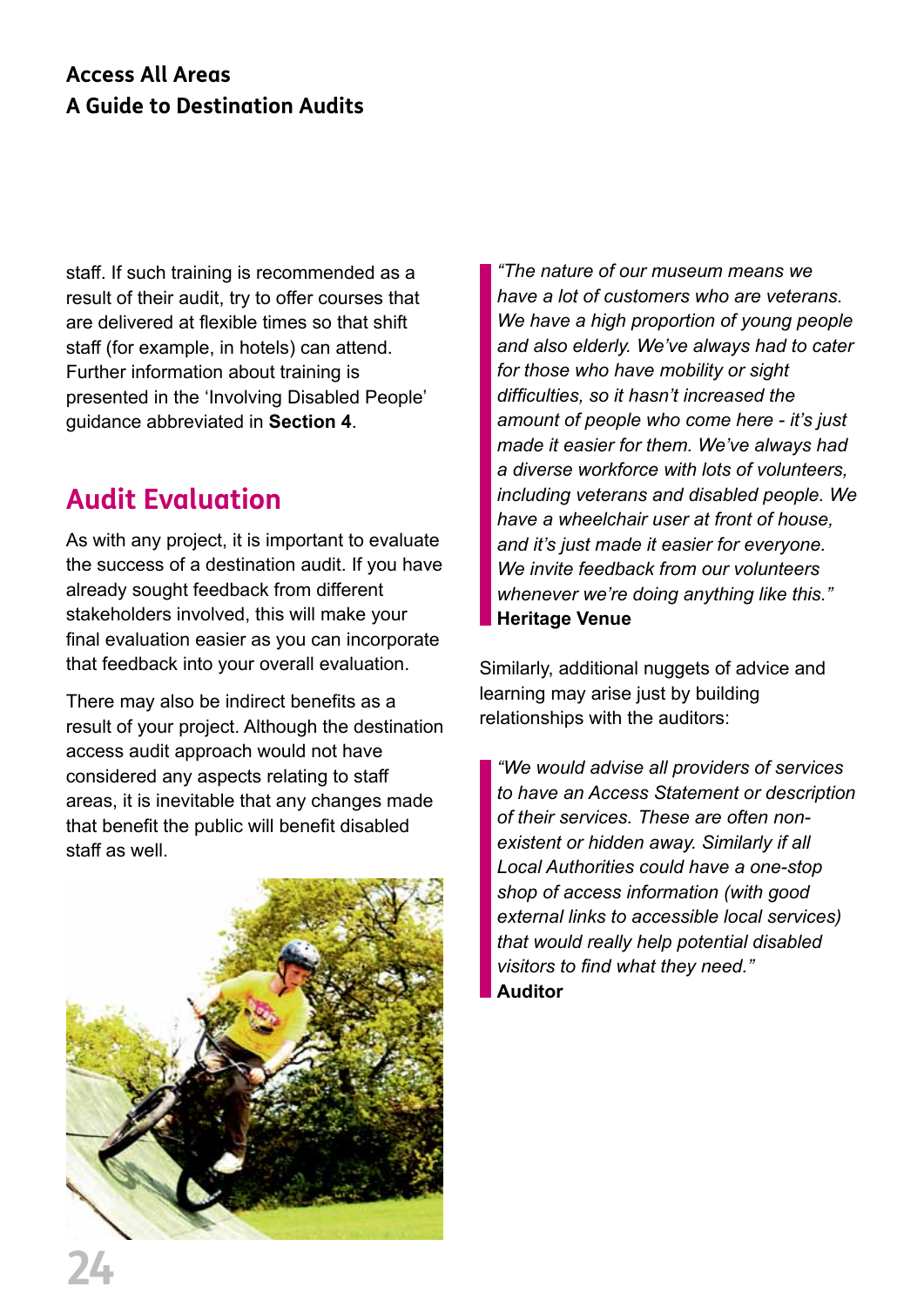## **Section 4 Involving Disabled People in Destination Access Audits**



**The value of involving disabled people throughout the participatory process of planning and undertaking Destination Access Audits cannot be underestimated.** 

Involving disabled people makes extremely good business and economic sense. The quality of information obtained and the access solutions identified will encourage return visits increasing revenue to the area. It also clearly demonstrates a commitment to, and valuing of the disabled customer.

*"If you're not disabled you don't know what to look for. It seems obvious to you, because you are disabled and deal with it every day, but I guess it isn't as obvious to everyone else."* 

Involving disabled people from the outset and making sure their views are incorporated means that destinations and related services (e.g. transport) will be able to tailor their delivery and environments, to ensure that the needs of disabled customers of all ages are catered for.

*"They put in a handrail but don't realise that if you use a walking stick you use the same hand whether you are going one way or the other… It is things like this that you don't realise unless you are in that position yourself."* 

You will also be able to amass details relating directly to particular service providers and venues, and to the geographic landscape. Local people know the area well; they have firsthand experience of living in it and of what their own access requirements are in different places.

There are five key indicators of a well planned and effective process to involve disabled people. These are:

- $\blacksquare$  Involving local disability groups and disabled representatives for whom the audit will have an impact;
- Valuing the involvement of disabled people and demonstrating this through example and best practice;
- $\blacksquare$  Ensuring that all those disabled people involved are able to contribute fully to the process without experiencing communication barriers;
- $\blacksquare$  Demonstrating that once provided, the views of disabled people will be acted upon;
- $\blacksquare$  Putting in place, from the start, a clear mechanism to feedback the outcomes and results to all disabled participants.

These elements combined with use of a practical checklist to identify the individual stages for involvement should ensure that the final Destination Access Audit results will be better informed and of greater value to disabled visitors and their families/friends.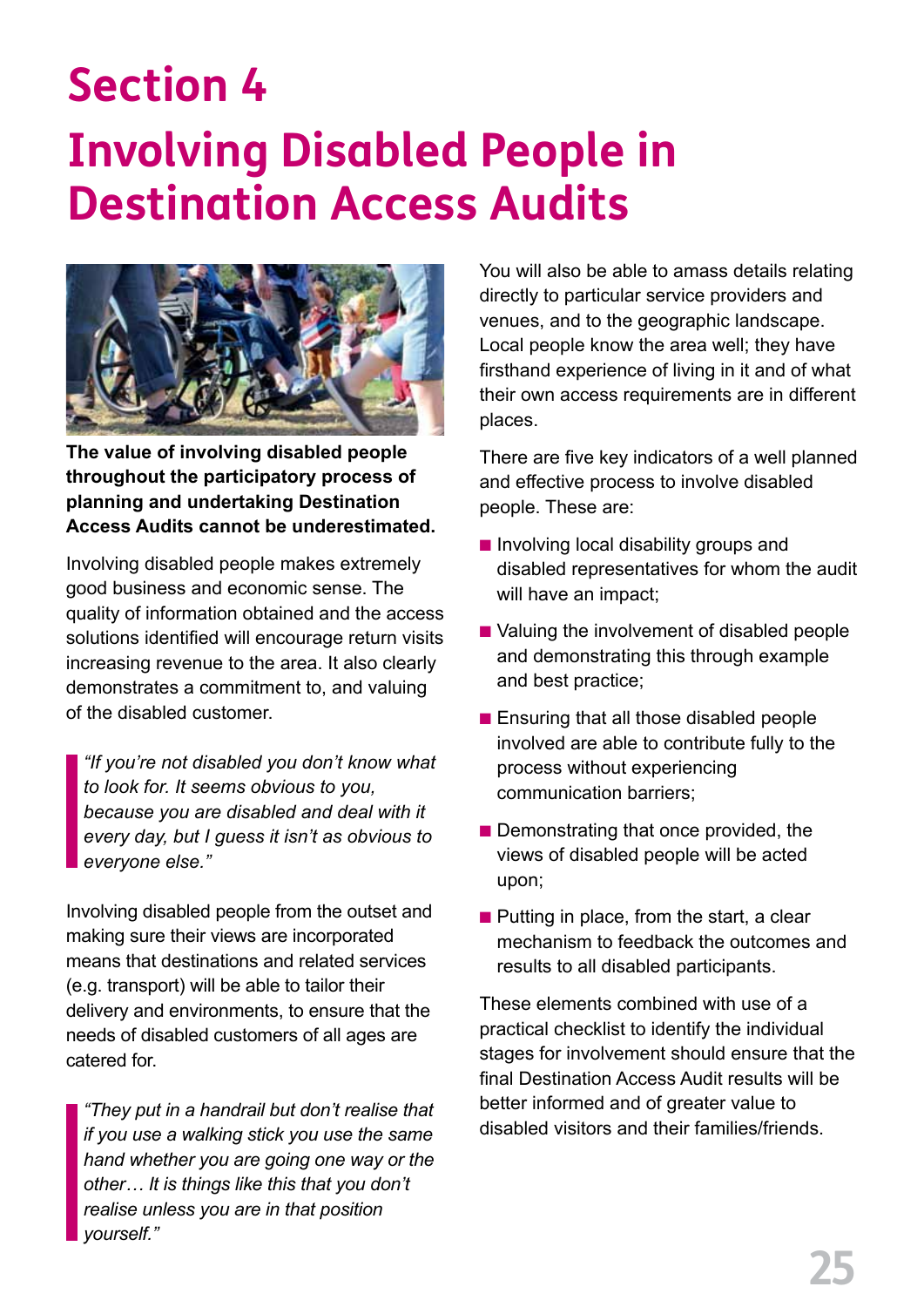#### **Checklist for involvement**

This checklist has been taken from 'Involving Disabled People'. This toolkit for Local Authorities and large tourism organisations can be found at

**www.accentuateuk.org.uk/resourcestoolkits** 

#### **Step 1: Starting the right way**

By acting in a sensitive and respectful way you can help participants to feel they are being treated equally and that their input is valued. Disability Equality training will help with this, and introduce you to effective ways of removing barriers.

#### **Step 2: Have you involved disabled people right at the start?**

As soon as you have an idea or an aim, involve your target groups of disabled people. It is essential that you do not go in with this part already decided, or participants may well feel the task is paying lip service only. You will develop a project that is reflective of what is needed and wanted by your community, including disabled people.

#### **Step 3: Have you recruited a diverse group of participants to involve?**

Building a diverse group will give you more rounded feedback so try to include disabled representatives from all the 'diversity strands'. Disabled children and young people are often left out of consultations, yet they make up a large percentage of the population.

All printed and electronic information should be tailored to the target audience.

#### **Using existing groups for involvement**

Contact with Access Groups can be made via your council's Access Officers and Tourism Officers.

#### **Involving a range of disabled people on location**

Asking people for their views whilst visiting a location can have all sorts of benefits, including those arising from immediate recall, recent experience, and visual prompts.

Approaching people even if they do not visibly appear to be disabled is beneficial. Non-disabled people can also have issues around access, particularly families with small children, and those who do not speak English. People with 'hidden impairments' may be just as affected as a wheelchair user might be, by the attitudes and language of staff, poor layout of facilities, or inaccessible information.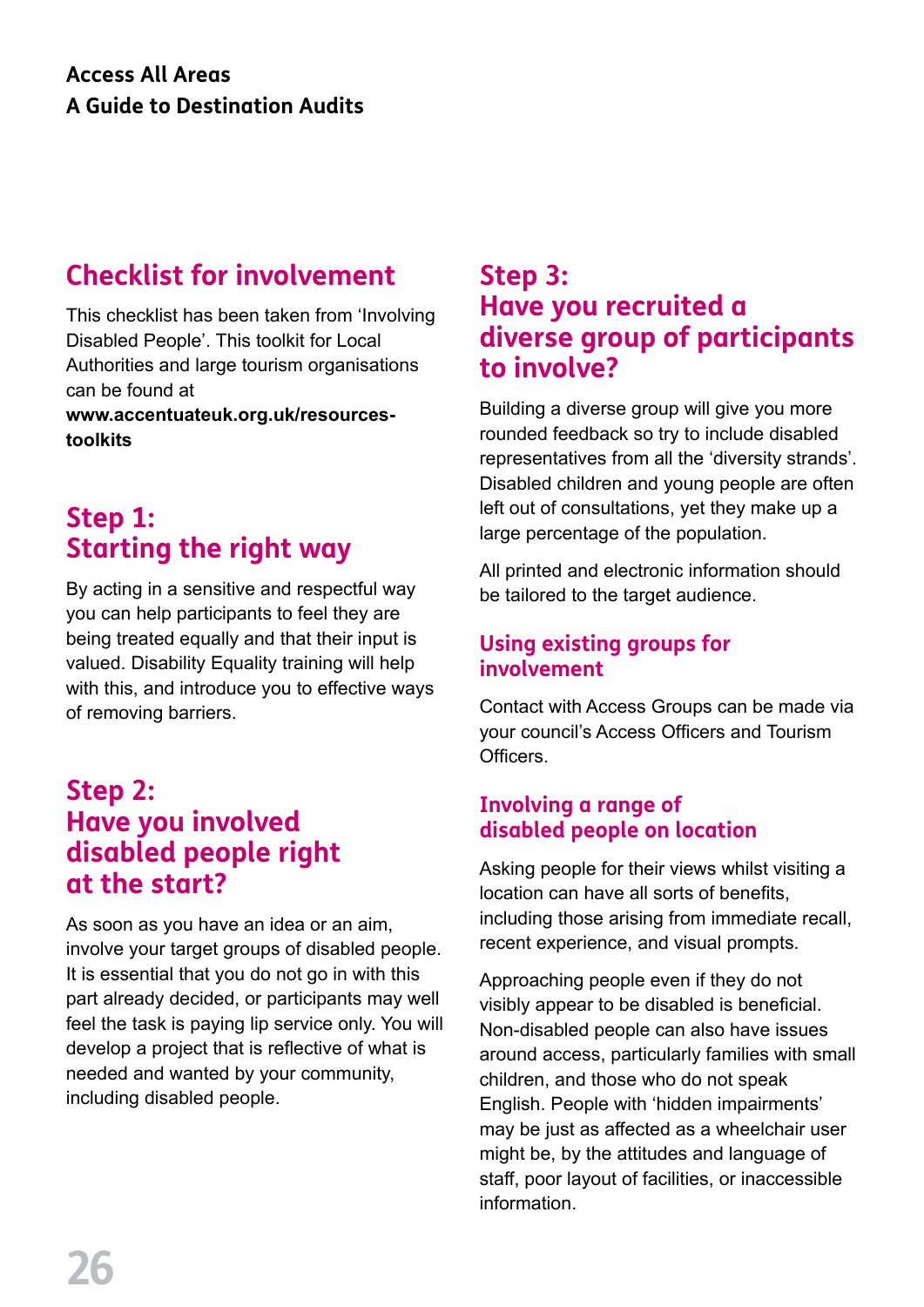#### **Step 4: Show your appreciation**

It is good practice to offer some form of remuneration to participants in recognition of their contribution, and to show appreciation that their input has been valued. Access Groups are limited to what funding they are able to receive, and rules for benefit claimants can cause difficulties in terms of paying participants.

Some people, however, may not be able to participate without being reimbursed for expenses, such as travel and additional support costs.

Project proposals need to be explicit about who will finance this.

#### **Step 5: How will you know if this engagement was successful?**

When considering what to evaluate, good practice would include looking at how meaningful and accessible the engagement process was for the disabled participants. The evaluation also needs to focus on the auditing process used and any resulting changes to improve access.

In terms of best practice, everyone who is participating in the project should be involved in deciding how the evaluation will happen. By involving disabled people in designing the evaluation process, you will ensure that it is done in an inclusive and accessible way.

#### **Step 6: Have you been clear about roles and expectations?**

The importance of involving disabled people in the auditing process needs to be explicit in the auditors brief.

Outlining your expectations and giving specific examples is recommended, e.g. target groups and numbers, funding provision to meet costs arising from involvement.

Try to give the auditor a realistic idea of what you hope to achieve, and make sure that disabled participants receive a brief about their role.

#### **Step 7: Creating a supported and positive experience**

There is a clear link between making sure that everyone feels supported when participating in a Destination Access Audit, and the quality of information received from the disabled people involved. To achieve this successfully, the following key elements need managing effectively:

#### **Choosing the right person for the job**

Where possible, use participation workers reflective of disabled participants' own needs and backgrounds.

#### **Being flexible and offering choice**

Disabled people often have better times of the day than others, so do allow for this when making arrangements.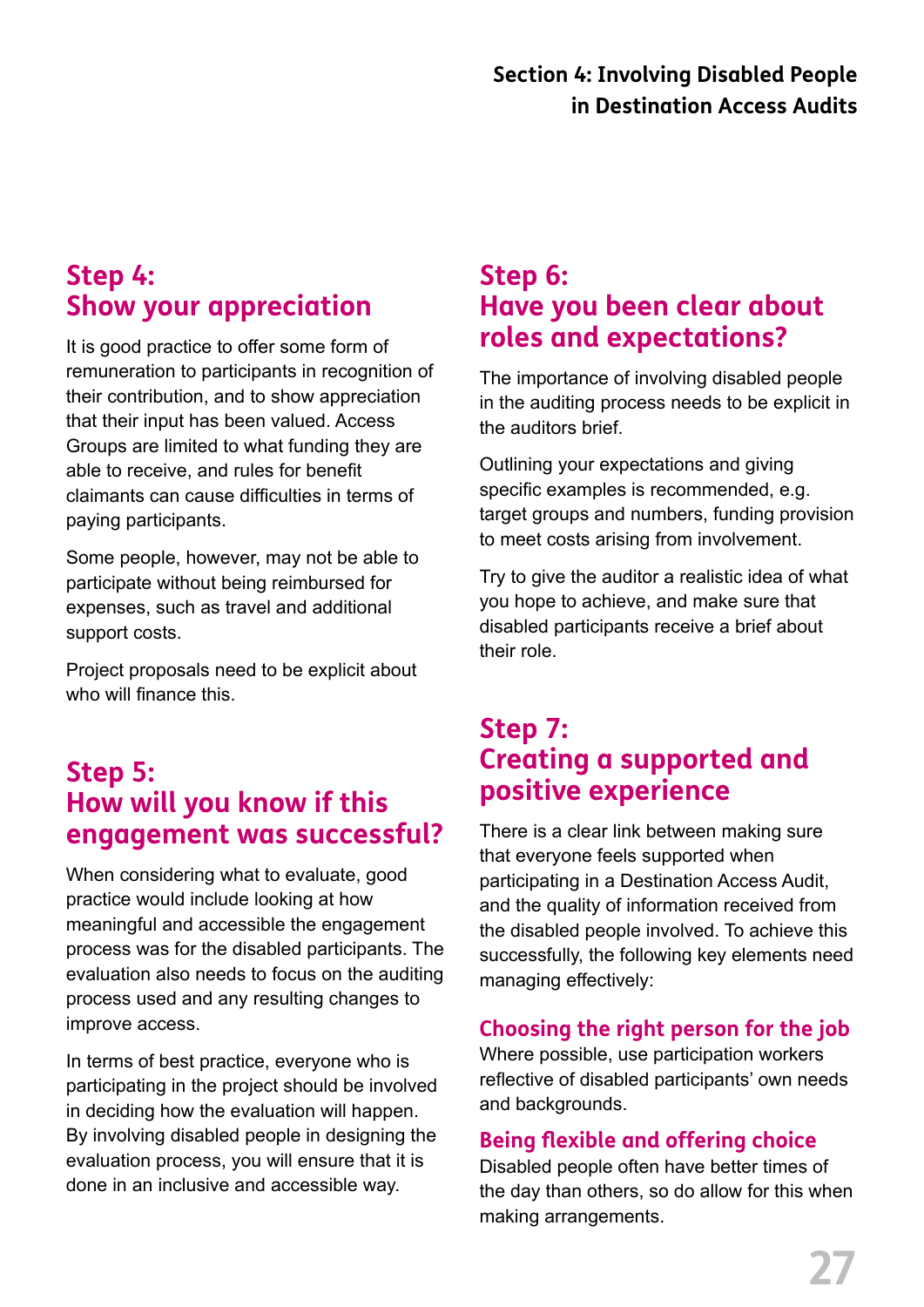#### **Access All Areas A Guide to Destination Audits**

#### **Providing a safe environment**

Creating a 'safe space' where disabled participants' needs are met will enable them to feel comfortable and willing to share their views.

Remember that some people may need more time and support to process and communicate their views.

#### **Allowing people to give their views in a variety of ways**

Good initial communication between all parties will enable the information gathered to be recorded in the most effective way for analysis.

Disabled participants will find different forms and formats suit them best and it is important to think creatively when designing the ways in which views can be expressed e.g. email, social media, pictures.

#### **Allowing enough time**

One of the biggest barriers to good consultation is time. For disabled participants, more time will often be needed to ensure equal access in the involvement process.

Sufficient time should be built into the audit plan to enable a good rapport and relationship of trust to be formed with participants.



#### **Step 8: A job well done**

Participants will be keen to know the results of their involvement and what changes have been made.

It is important to have in place a mechanism to feedback the results of their involvement; making sure this stage is implemented as soon as possible once the audit has been completed.

There will also be positive, sustainable relationships created between auditors and participants; these can bring mutual benefits that will build bridges for future engagements.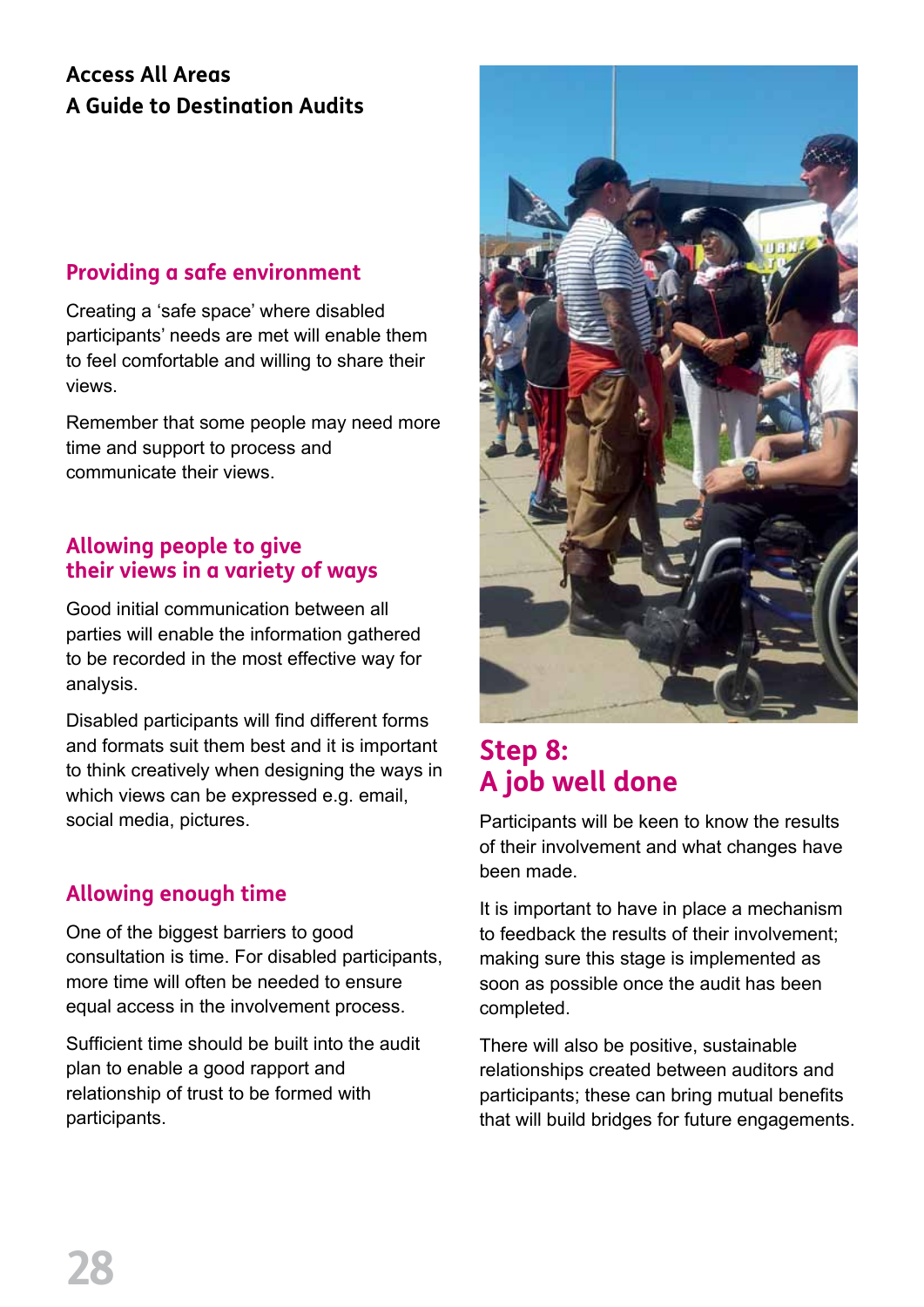## **Summary and conclusion**



**By choosing to carry out a Destination Access Audit you will be responding to the access needs of your population in a holistic and effective way. Using accredited auditors, input from disabled people, and following the steps in this guidance will hold you in good stead for making tangible improvements and working collaboratively with the stakeholders involved.** 

Planning and delivery are only part of the process. Taking action on the audit recommendations is perhaps the most challenging part of improving access.

As a Local Authority this is the area that will prove your Destination Access Audit worthwhile. You have successfully highlighted where barriers can be removed.

In order to see your investment come to fruition you will need to continue to support and encourage your services and venues to take up the recommendations.

In addition to the suggestions in this guidance, the document '*Involving Disabled People*' also suggests ways that you can develop the results of your project to leave a lasting legacy of improved access.

#### **Acknowledgements**

We would like to thank the following organisations for contributing their valuable experience to the compilation of this guidance:

- $\blacksquare$  Staff from the Local Authorities which had received part funding to carry out destination access audits
- $\blacksquare$  Staff from venues and service providers receiving access audits as part of the destination access audit in their area
- The Auditors Mace Mark and Tourism for All who carried out the audits
- **Representatives from Accentuate and** Tourism South-East, who invested in and supported the programme.

#### **This guidance was written by**

Theresa Hodge, Kristina Veasey, Charles Ellis, and Andrew Bruce at Outside the Box.

**Contact:** solutions@outsidethebox.so

#### **www.outsidethebox.so**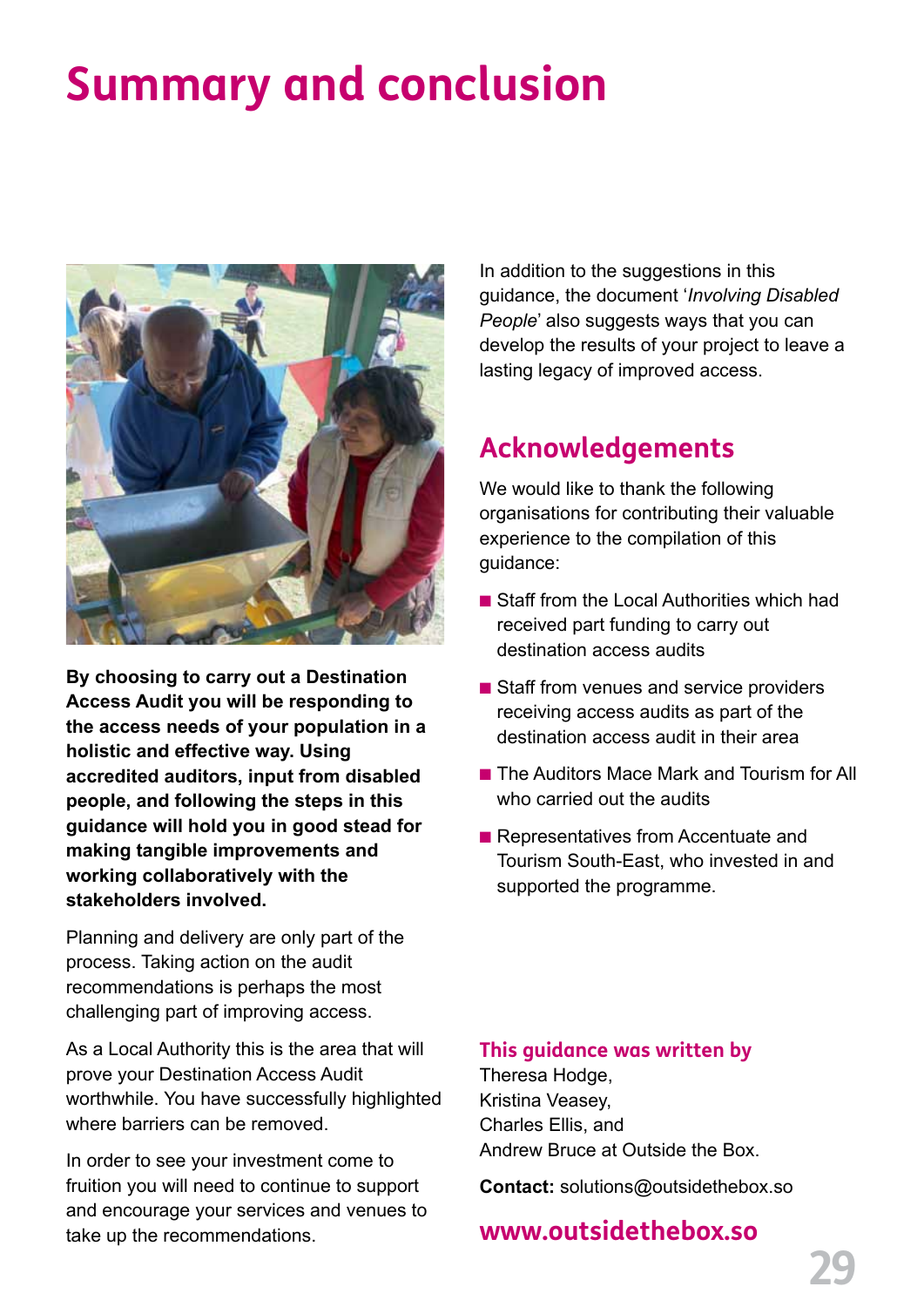| Steps involved                                                                                                                                           | Recommendations                                                                                                                                                                                                                                                                                                                                                                                                                                                                                                  | Your notes |
|----------------------------------------------------------------------------------------------------------------------------------------------------------|------------------------------------------------------------------------------------------------------------------------------------------------------------------------------------------------------------------------------------------------------------------------------------------------------------------------------------------------------------------------------------------------------------------------------------------------------------------------------------------------------------------|------------|
| STAGE 1 - Planning the Audit                                                                                                                             |                                                                                                                                                                                                                                                                                                                                                                                                                                                                                                                  |            |
| Understand the purpose of<br>Agree what you want from<br>a destination audit and its<br>the audit and what will be<br>done with the findings<br>benefits | needs of all those "protected characteristics" are met<br>Carry out an Equality Analysis to ensure that the<br>Read Section 2 of Destination Access Audits:<br>and project plans are changed if required.<br>A Guide for Local Authorities.                                                                                                                                                                                                                                                                      |            |
| Agree the scope and<br>detail of the audit                                                                                                               | that this can be communicated clearly with all parties<br>that the audit will cover so<br>• Set out the level of detail<br>involved.                                                                                                                                                                                                                                                                                                                                                                             |            |
| Agree the Budget and<br>funding sources                                                                                                                  | Research the market rates for access auditing work by<br>Agree any external funding sources to be approached<br>Agree which Local Authority department will lead the<br>any recommendations relevant to the Local Authority<br>from other departments to<br>Consider funding sources available for carrying out<br>contacting external auditing companies for quotes<br>and complete applications as appropriate.<br>that may arise from the audit report.<br>project, but seek funding<br>secure their "buy-in. |            |
| considering tie-in with other<br>development programmes<br>and any seasonal factors.<br>Agree the timescale,                                             | for carrying out an audit of the<br>low the auditor to negotiate<br>depth you require and al<br>with you once appointed<br>Set a realistic timescale                                                                                                                                                                                                                                                                                                                                                             |            |

**20** Appendix: a practical checklist

**Appendix: a practical checklist**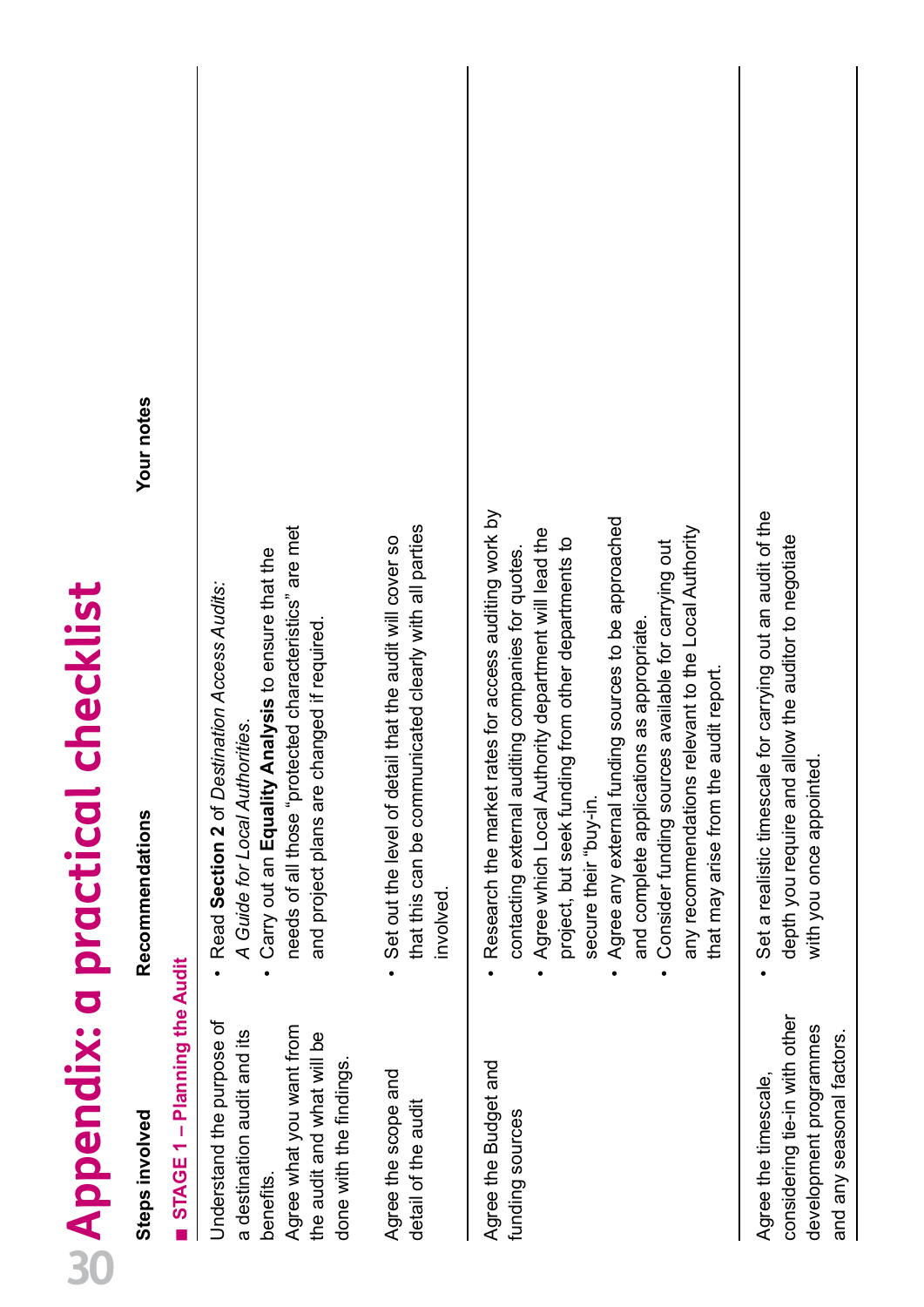| Steps involved                                 | Recommendations                                                                                                                                                                                                                                                                                                                                                                                                                                                                                                                                                                                                                                            | Your notes |
|------------------------------------------------|------------------------------------------------------------------------------------------------------------------------------------------------------------------------------------------------------------------------------------------------------------------------------------------------------------------------------------------------------------------------------------------------------------------------------------------------------------------------------------------------------------------------------------------------------------------------------------------------------------------------------------------------------------|------------|
| Agree key parties to be<br>involved.           | recommendations in Section 4 of "Destination access<br>If not already in existence, develop a relationship with<br>Nominate a Local Authority Officer to co-ordinate the<br>ty facilities and town centre<br>nager, Equalities Officer or<br>roups to seek involvement<br>Departments, transport providers and partners<br>from disabled people, taking in to account the<br>part of this project.<br>her Local Authority<br>Audits: A Guide for Local Authorities.<br>Discuss the audit with ot<br>a local Access Group as<br>Contact local disability gr<br>project (e.g. Tourism Mai<br>responsible for communi<br>Disability Champion).<br>management. |            |
| Agree and approach the<br>venues to be audited | letter for the Auditor to take to<br>• Discuss with different Local Authority departments the<br>experience any problems with their initial approach to<br>relevant venues to be audited and gather names and<br>. Make the initial contact with service providers and<br>venue owners to introduce them to the audit and<br>Allow the Auditor to negotiate with you if they<br>explain what it can do for them.<br>the venue on their first contact.<br>numbers of main contacts.<br>Prepare an introductory<br>venues.                                                                                                                                   |            |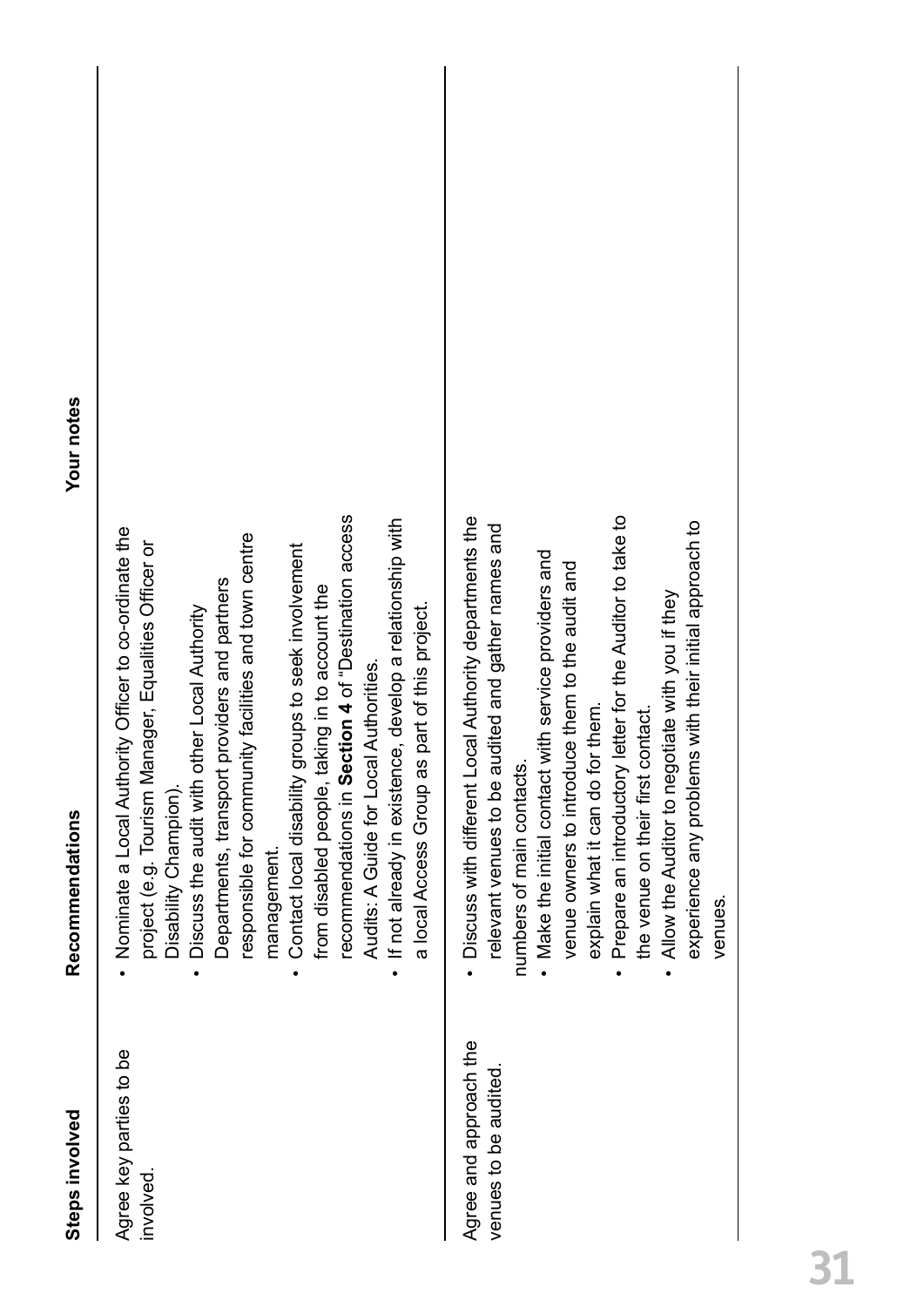| U Steps involved                       | Recommendations                                                                                                                                                                                                                                                                                                                                                                                     | Your notes |
|----------------------------------------|-----------------------------------------------------------------------------------------------------------------------------------------------------------------------------------------------------------------------------------------------------------------------------------------------------------------------------------------------------------------------------------------------------|------------|
| STAGE 2 - Procurement                  |                                                                                                                                                                                                                                                                                                                                                                                                     |            |
| Agree who will carry out<br>the audit. |                                                                                                                                                                                                                                                                                                                                                                                                     |            |
| External auditor                       | • Unless the Local Authority has an appropriately skilled<br>person, commission an external qualified Auditor to<br>carry out the audit.                                                                                                                                                                                                                                                            |            |
| In-house                               | within the Local Authority to<br>Produce a checklist that the in-house auditor can use<br>accessible to a number of Local Authority Auditors at<br>to assess route ways, and venues within the town or<br>Provide adequate specialist training for the in-house<br>Auditor, considering the possibility of courses<br>Identify a suitable person<br>carry out the audit.<br>the same time.<br>city. |            |
| Invite tenders for external<br>Auditor | Produce a brief for your preferred supplier or tender, to<br>and detail, tie-in with other programmes and / or other<br>Follow your Local Authority's Standing Orders for the<br>data to be fed in, report format and delivery method,<br>aims of the project, scope<br>timescales, the budget, and previous experience<br>procurement of contracts<br>include: background and<br>required.         |            |

Your notes

**W** Steps involved<br>N STAGE 2 – Pro

Recommendations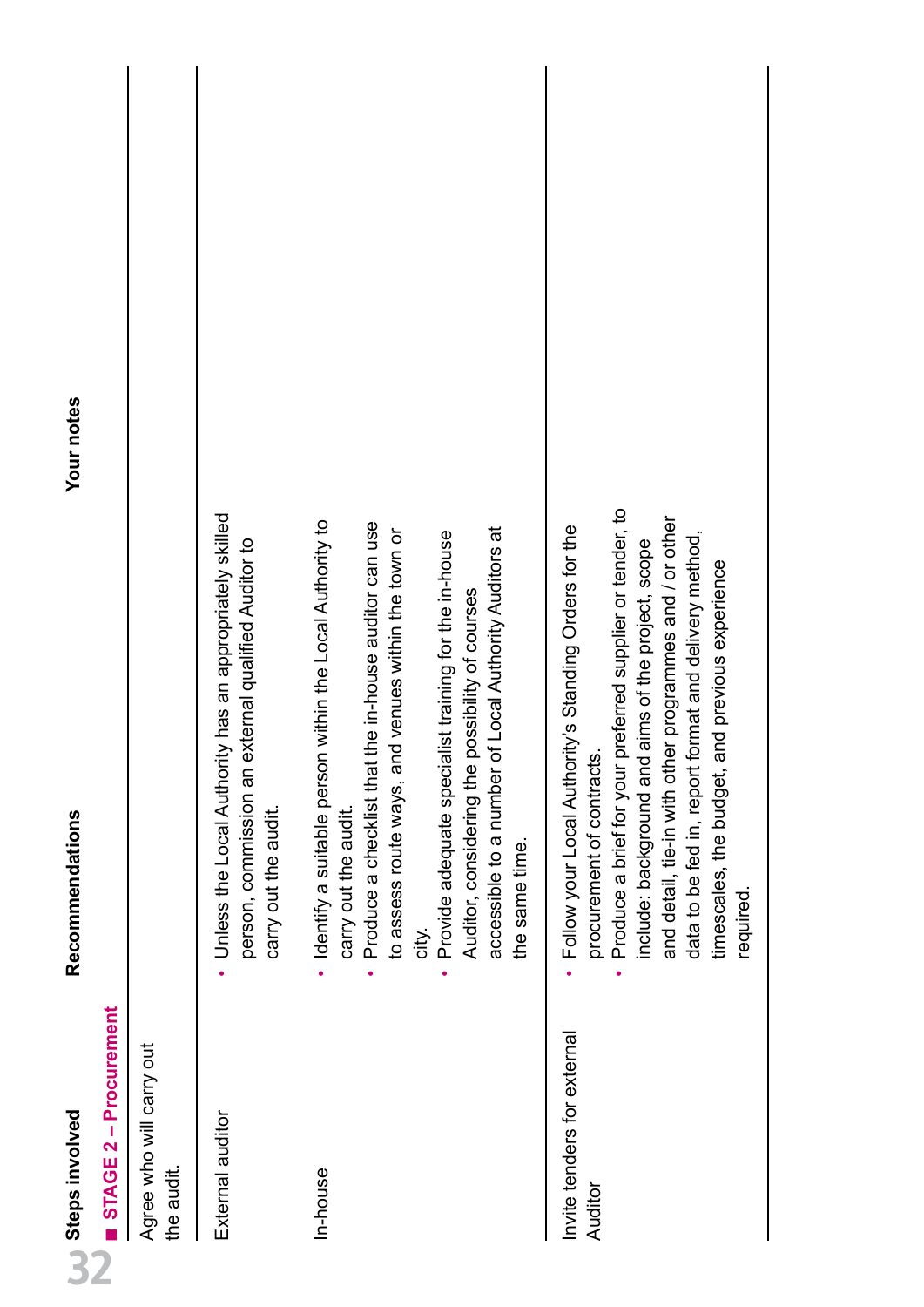| Steps involved                        | Recommendations                                                                                                                                                                                                                                                                                                                                                                                                                                                                                                                                                                                                                                              | Your notes |
|---------------------------------------|--------------------------------------------------------------------------------------------------------------------------------------------------------------------------------------------------------------------------------------------------------------------------------------------------------------------------------------------------------------------------------------------------------------------------------------------------------------------------------------------------------------------------------------------------------------------------------------------------------------------------------------------------------------|------------|
| Select the auditor                    | Involve representatives from all parties to be involved<br>Department representative and a representative from<br>Ensure that the Auditor you commission is a member<br>undertake a presentation about their approach to the<br>report they would produce<br>in monitoring the project in the selection process<br>Interview at least three Auditors, asking each to<br>e.g. the Equalities Officer / Champion, Tourism<br>of the National Register of Access Consultants<br>and the key points they would wish to cover.<br>project, the format of the<br>a local disability group.<br>(NRAC).                                                              |            |
| Hold planning meeting with<br>auditor | he types of venues you would<br>Discuss with the Auditor how the draft report should be<br>imescale and what can be<br>shared with the Local Authority and how feedback will<br>Arrange planning meeting with Auditor and other key<br>like to audit and give all available contact details for<br>groups and other disability organisations you would<br>as well as for any access<br>Allow the auditor to use their expertise to negotiate<br>parties to be involved in the project.<br>done within the budget available.<br>with you on issues such a<br>Discuss with the Auditor tl<br>any pre-selected venues,<br>like them to involve.<br>be provided. |            |

Stage 2 continues on next page... *Stage 2 continues on next page…*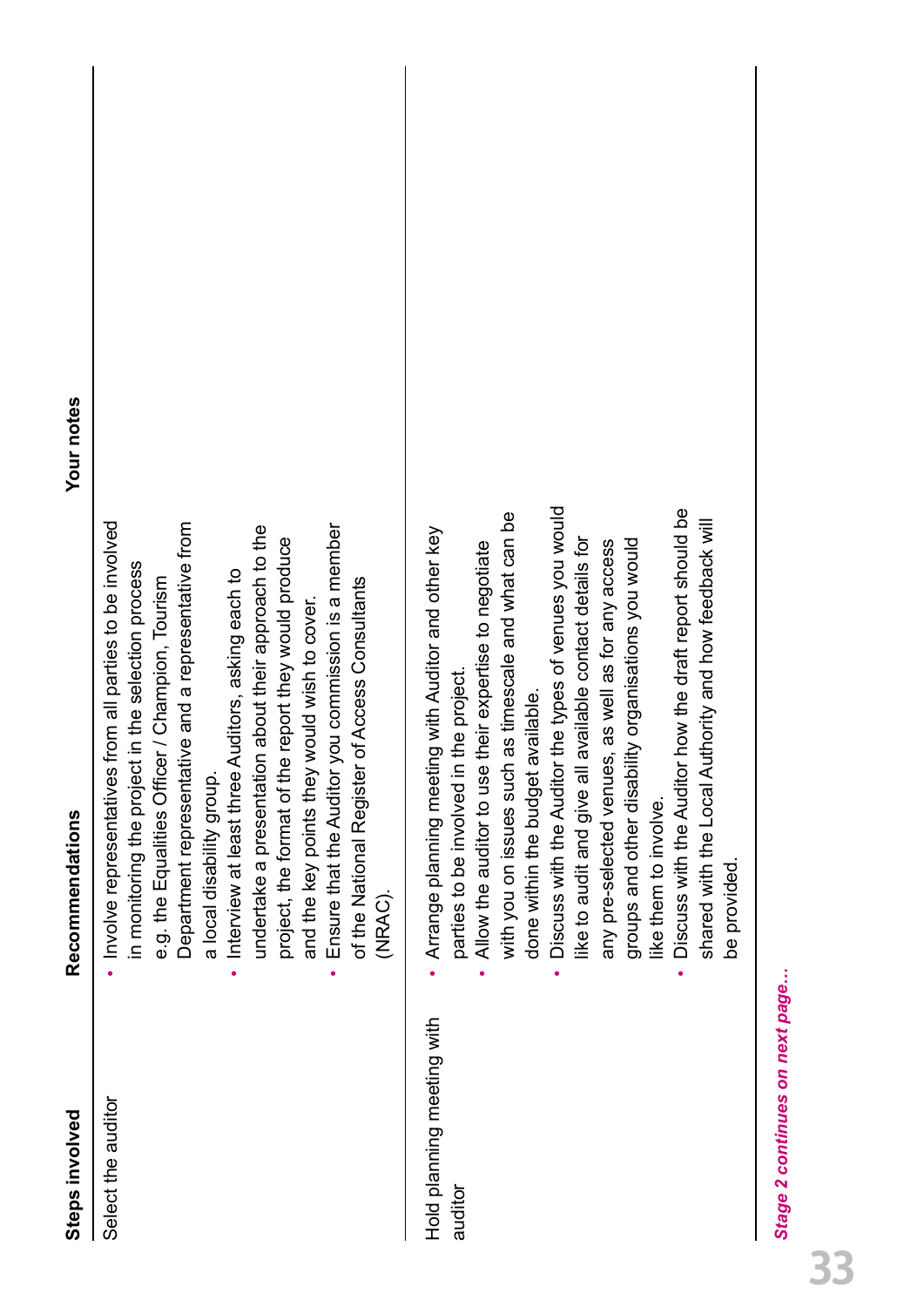| Steps involved                                                                                                                         | Recommendations                                                                                                                                                                                                                                                                                                                                                                                                                                                                                                                                                        | Your notes |
|----------------------------------------------------------------------------------------------------------------------------------------|------------------------------------------------------------------------------------------------------------------------------------------------------------------------------------------------------------------------------------------------------------------------------------------------------------------------------------------------------------------------------------------------------------------------------------------------------------------------------------------------------------------------------------------------------------------------|------------|
| - continued<br>$\overline{\mathbf{N}}$<br>STAGE                                                                                        |                                                                                                                                                                                                                                                                                                                                                                                                                                                                                                                                                                        |            |
| Schedule regular progress<br>updates with the auditor                                                                                  | Agree and hold regular progress meetings so that all<br>parties are kept in the loop and problems can be<br>identified and solved as soon as possible.                                                                                                                                                                                                                                                                                                                                                                                                                 |            |
| STAGE 3 - The Audit Report                                                                                                             |                                                                                                                                                                                                                                                                                                                                                                                                                                                                                                                                                                        |            |
| draft report, and give feedback<br>Receive, read and consider                                                                          | Once you have received the draft report from the Auditor,<br>give feedback                                                                                                                                                                                                                                                                                                                                                                                                                                                                                             |            |
| Receive final version of report.                                                                                                       |                                                                                                                                                                                                                                                                                                                                                                                                                                                                                                                                                                        |            |
| Contact venues to discuss<br>recommendations will be<br>Send report to all parties<br>their report and how<br>followed up<br>involved. | Arrange for the Auditor and the lead commissioner of<br>involvement in the project.<br>stakeholders. Enable them to ask questions and to<br>each service provider / venue owner to discuss the<br>Begin follow-up support by arranging to meet with<br>the work to undertake a presentation to all<br>in their report.<br>recommendations made<br>reinforce their continued                                                                                                                                                                                            |            |
| to share findings and agree<br>Hold stakeholder workshop<br>next steps                                                                 | Encourage a dialogue between the Local Authority, service<br>Tell disabled people about the recommendations made so<br>that they know what to look out for and can give feedback.<br>providers and venue owners so that disabled people can<br>that has been carried out. Involve the press and use<br>Take the opportunity to share the results of the work<br>service providers and venue owners can highlight<br>that the Local Authority,<br>future developments.<br>existing good practice to disabled.<br>in-house publications so<br>actively contribute to any |            |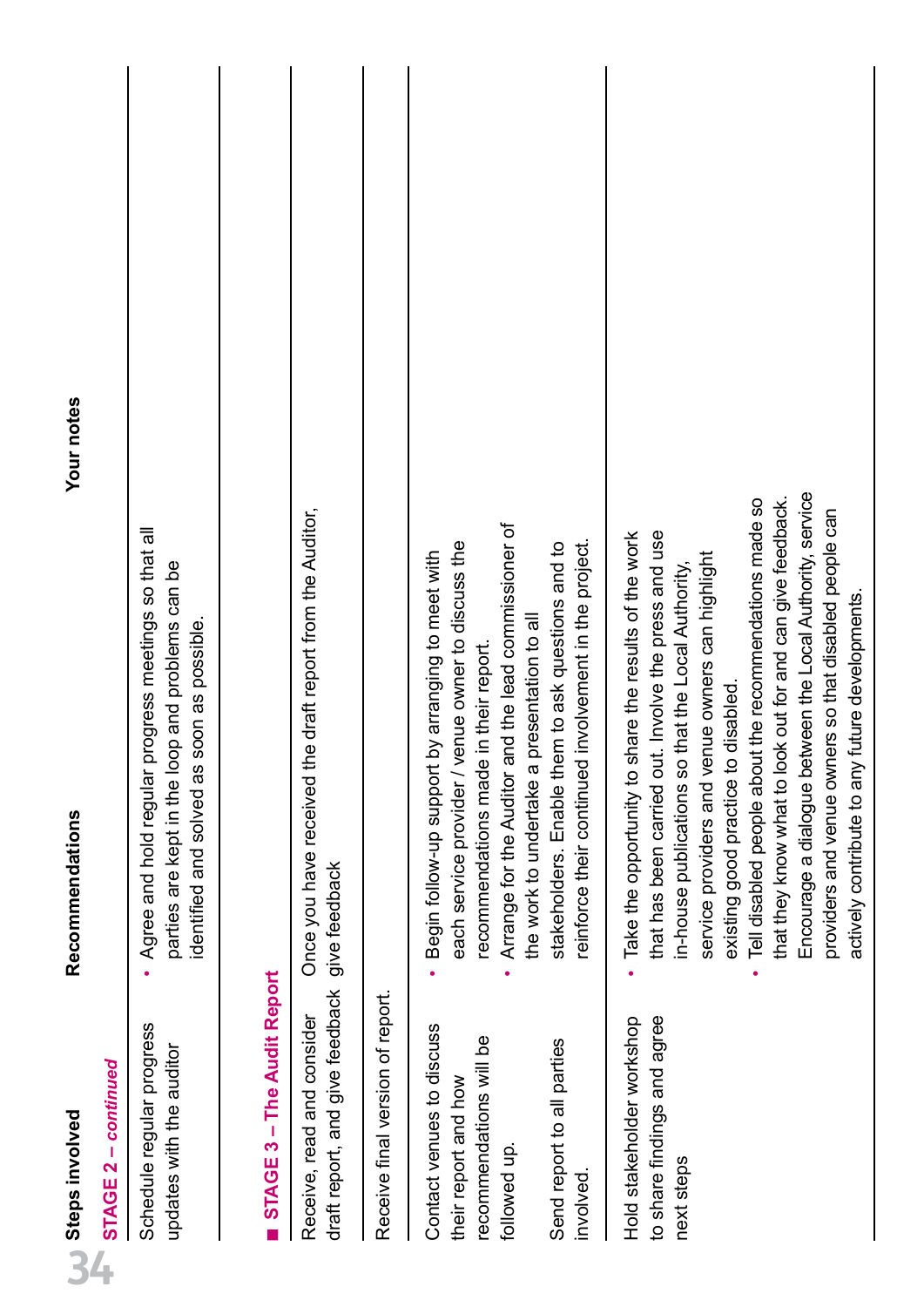|                                                                          | recommendations they would like to see acted on first.<br>ents under the Equality Act to<br>recommendations which cannot be followed up at the<br>make reasonable adjustments to remove barriers for<br>Discuss the recommendations with disability groups<br>and enable disabled people to tell you which<br>Let disabled people know if there are<br>time and the reasons for these<br>their own legal requirem<br>disabled people.                                                                                                                                                                                                                                                                                                                                           |
|--------------------------------------------------------------------------|---------------------------------------------------------------------------------------------------------------------------------------------------------------------------------------------------------------------------------------------------------------------------------------------------------------------------------------------------------------------------------------------------------------------------------------------------------------------------------------------------------------------------------------------------------------------------------------------------------------------------------------------------------------------------------------------------------------------------------------------------------------------------------|
| STAGE 4 - Feedback and Evaluation                                        |                                                                                                                                                                                                                                                                                                                                                                                                                                                                                                                                                                                                                                                                                                                                                                                 |
| Seek feedback from venues<br>recommendations made<br>and customers about | Make sure that whichever method you use is accessible<br>and customers via questionnaire, one-to-one interviews<br>to disabled people so that they can take an active part.<br>Encourage service providers to tell their visitors about<br>Seek feedback from service providers / venue owners<br>venues and service providers on the audit as people<br>Don't leave it too long before seeking feedback from<br>or a combination of all three.<br>any adjustments they can make to enable disabled<br>been made that cannot be<br>e of financial resources or<br>either won't remember or staff teams may change.<br>people to access their service, particularly if<br>followed up (e.g. becaus<br>or small focus groups -<br>recommendations have<br>geographical location). |

**Steps involved Recommendations Your notes**

**Recommendations** 

Steps involved

Your notes

**35** Stage 4 continues on next page... *Stage 4 continues on next page…*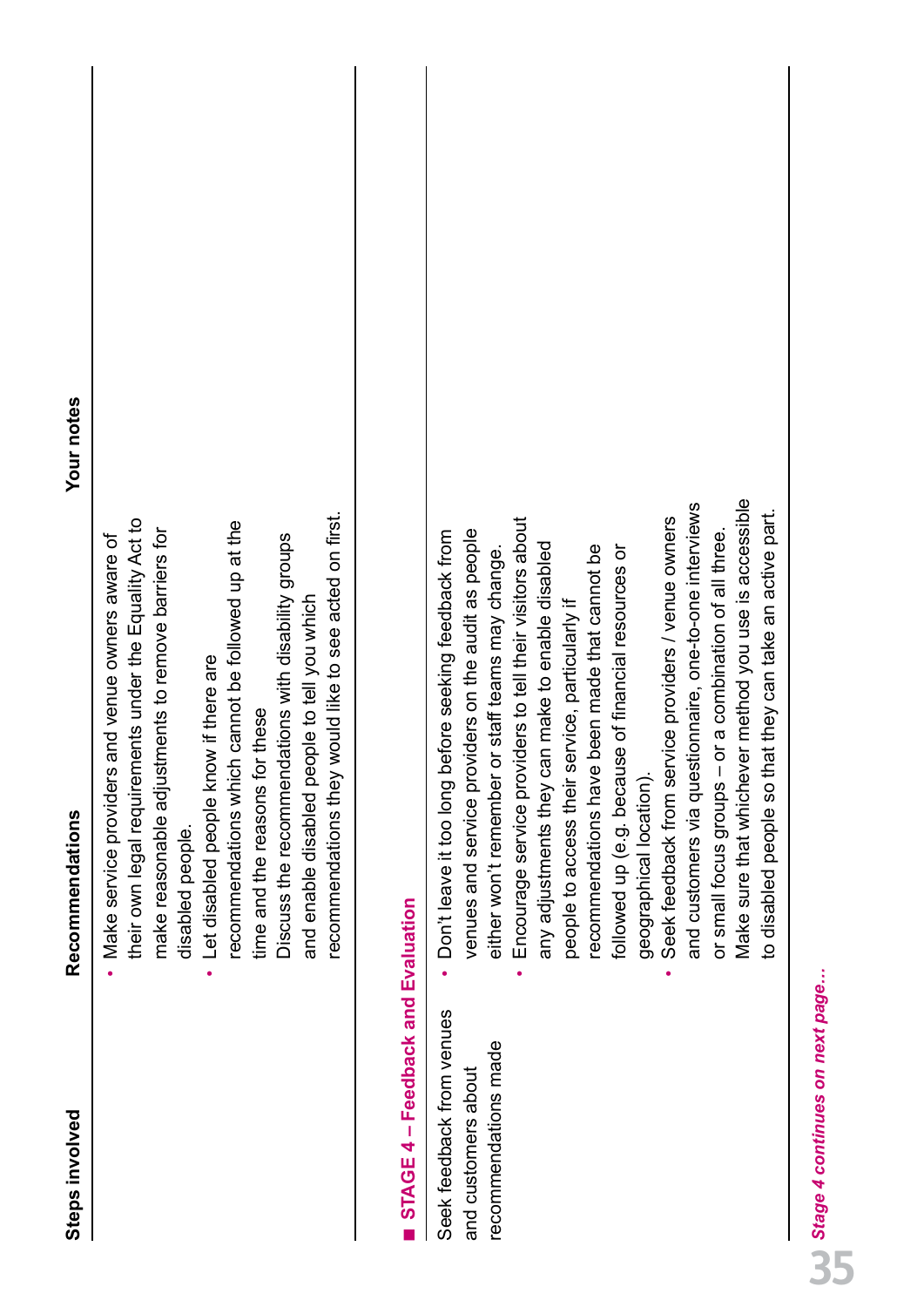| Ì<br>Steps invol              | Recommendations | Your notes |
|-------------------------------|-----------------|------------|
| ntinue<br>$5TAGE4 - cov$<br>٠ |                 |            |
|                               |                 |            |

# Recommendations

| Don't just seek feedback on one occasion; encourage | a culture of willingness to receive it on an ongoing | basis.               | Set up a regular dialogue with local disability groups to | enable them to be involved in future developments. | Invite them to tell you about improvements they have | noticed and any difficulties they have in accessing | services. | Allow venues / service providers who have received an | audit to access any disability equality training courses | provided to Local Authority staff such as Welcome All | training. |
|-----------------------------------------------------|------------------------------------------------------|----------------------|-----------------------------------------------------------|----------------------------------------------------|------------------------------------------------------|-----------------------------------------------------|-----------|-------------------------------------------------------|----------------------------------------------------------|-------------------------------------------------------|-----------|
| Seek feedback from venues                           | and customers about                                  | recommendations made | Continued                                                 |                                                    |                                                      |                                                     |           |                                                       |                                                          |                                                       |           |